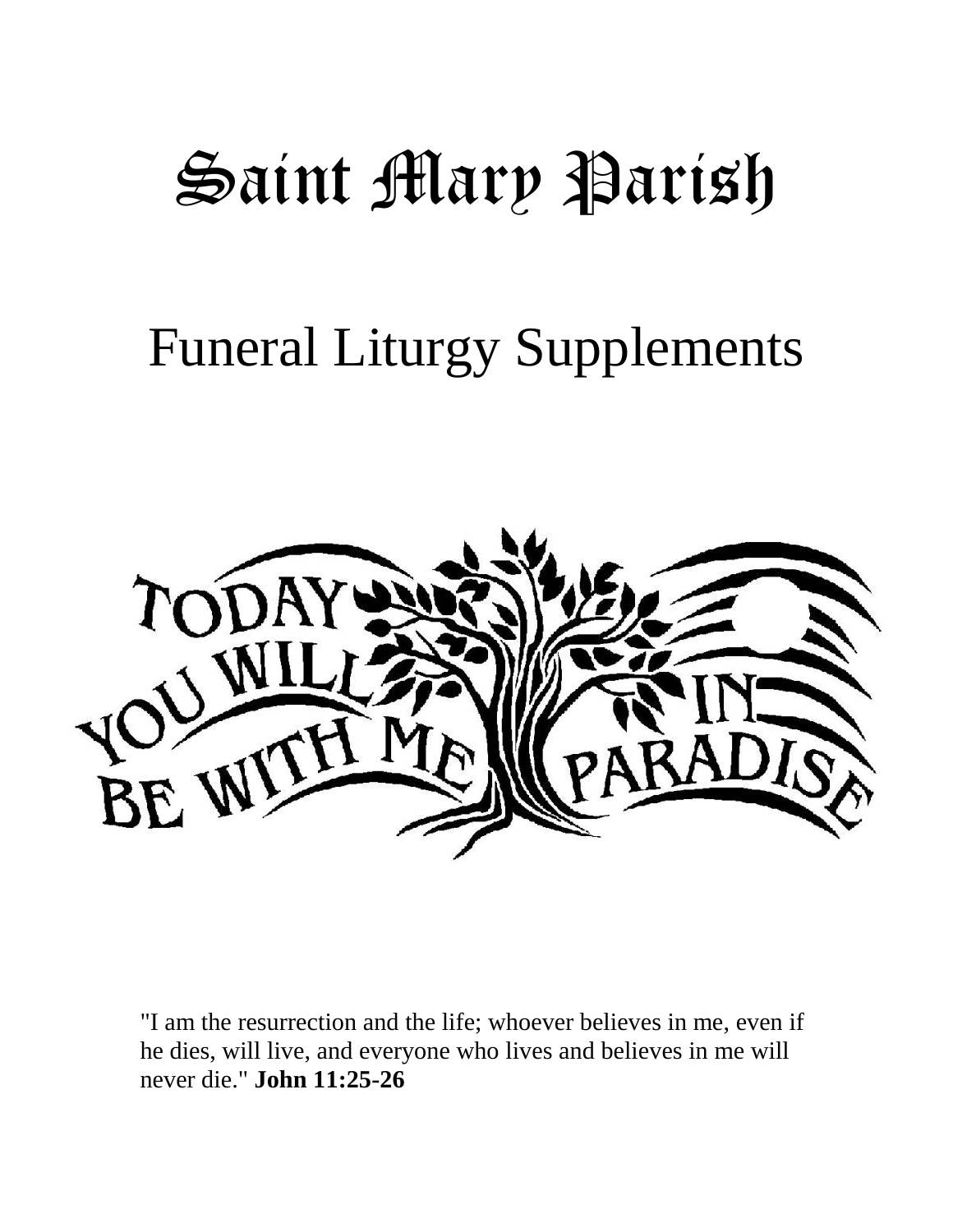#### *A Message from Our Parish Family*

We understand that if you have just experienced the death of a loved one you may be feeling overwhelmed by your loss. The parishioners of St. Mary are here to offer our comfort and our prayers.

While it is true that death brings a deep sense of sadness and loss, faith supplies solace and strength. Indeed, the death of a loved one provides us with a time in which we encounter the things of God and our belief in Him in new ways. When we are faced with death, we are naturally drawn to prayer: we pray for the one who has died as well as for those who mourn.

The Church assists us in our prayer by celebrating the life of the deceased with a funeral liturgy. If the loved one is a baptized Catholic, it is customary to celebrate a Mass of Christian Burial; however, there are circumstances that may allow for a funeral liturgy outside of Mass.

We have gathered resources to help you plan the funeral liturgy for your loved one. We hope to be able to assist you as you make your decisions. Our desire is to provide a dignified funeral, capturing the elements of our faith that point to God's mercy and unyielding love.

| <b>Name of Deceased:</b>        |  |
|---------------------------------|--|
| <b>Contact Name:</b>            |  |
| <b>Contact Phone #:</b>         |  |
| <b>Date of Funeral Liturgy:</b> |  |
| <b>Time of Funeral Liturgy:</b> |  |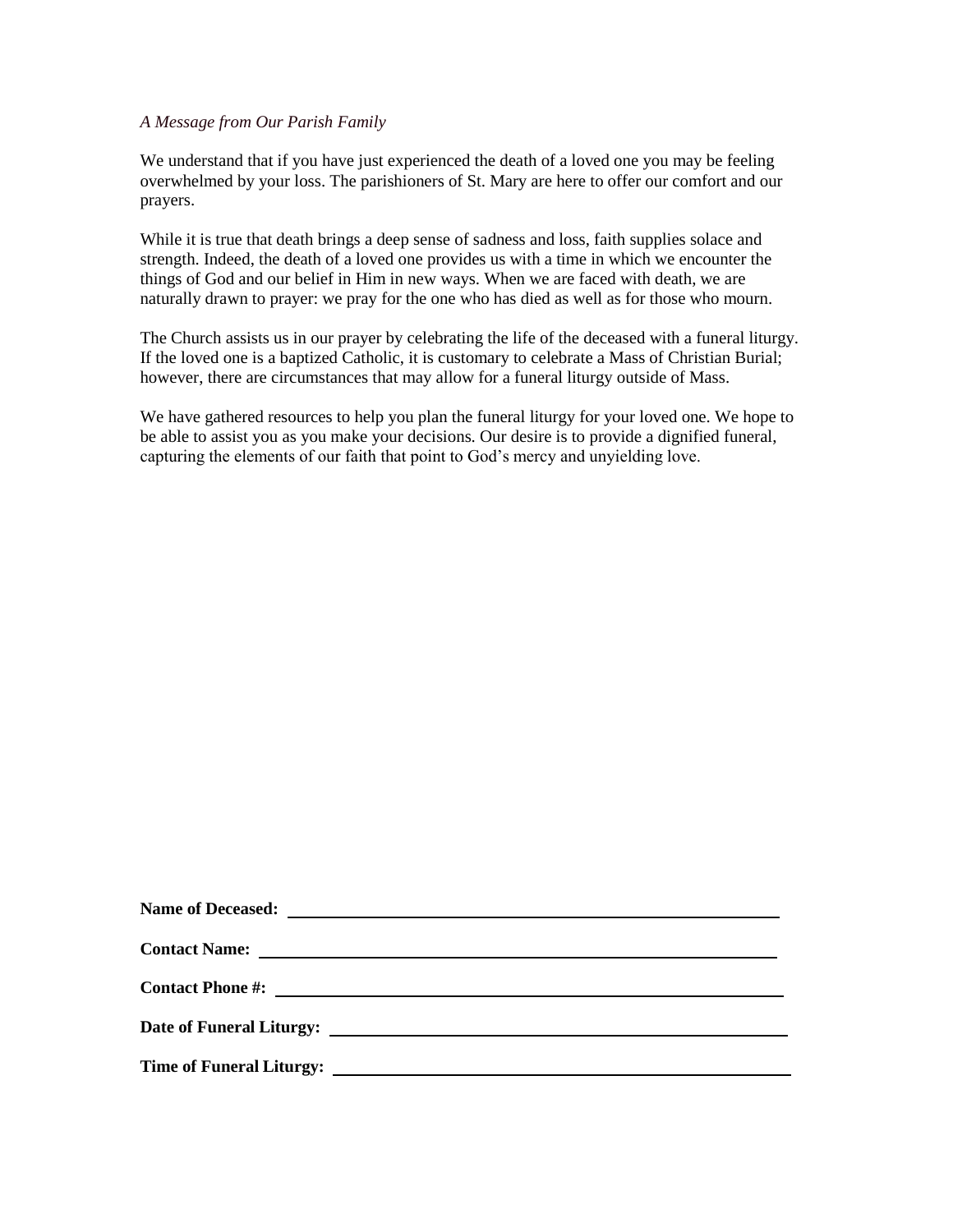#### *The Readings for the Liturgy*

The readings for a funeral Mass consist of one selection from the Old Testament, one selection from the New Testament (other than a Gospel reading), and one selection from the Gospels. The readings from Sacred Scripture listed below are those suggested by the Church. (Those marked by *italics* are the readings which are chosen most frequently in our parish). A set of Prayers ofthe Faithful must also be selected. All selections, in their entirety, can be found in the supplement provided.

#### *Old Testament: Gospel:*

- 1.) Job 19:1, 23-27 1.) *Matthew 5:1-12*
- 2.) *Wisdom 3:1-9 (Long Form)* 2.) Matthew 11:25-30 *Wisdom 3:1-6, 9 (Short Form)* 3.) Matthew 25:1-13
- 
- 
- 
- 6.) Daniel 12:1-3 6.) Luke 7:11-17
- 7.) 2 Maccabees 12:43-46 7.) Luke 12:35-40

#### *New Testament:*

- 1.) Acts 10:34-43 (Long Form) Acts 10:34-36, 42-43 (Short Form) 10.) Luke 24:13-35 (Long Form)
- 
- 3.) Romans 5:17-21 11.) John 5:24-29
- 4.) Romans 6:3-9 (Long Form) 12.) John 6:37-40 Romans 6:3-4, 8-9 (Short Form) 13.) John 6:51-58
- 
- 
- 7.) Romans 14:7-9, 10-12 15.) *John 11:32-42*
- 8.) 1 Corinthians 15:20-24, 25-28 16.) John 12:23-28 (Long Form)
- 
- 10.) *2 Corinthians 4:13-5:1, 6-10* 17.) *John 14:1-6*
- 11.) 2 Corinthians 5:1, 6-10 18.) John 17:24-26
- 12.) Philippians 3:20-21 19.) John 19:17-18, 25-30
- 13.) 2 Timothy 2:8-13
- 14.) 1 John 3:1-2
- 15.) 1 John 3:14-16
- 16.) Revelations 14:13
- 17.) Revelations 20:11, 21:1
- 18.) Revelations 21:1-5, 6-7
- 19.) 1 Thessalonians 4:13-18

- 
- 
- 
- 3.) Wisdom 4:7-15 4.) *Matthew 25:31-46*
- 4.) Isaiah 25:6, 7-9 5.) Mark 15:33-39, 16:1-6 (Long Form) 5.) Lamentations 3:17-26 Mark 15:33-39 (Short Form)
	-
	-
	- 8.) Luke 23:33, 39-43
	- 9.) Luke 23:44-49, 24:1-6 (Long Form) Luke 23:44-49 (Short Form)
- 2.) Romans 5:1-11 Luke 24:13-16, 28-35 (Short Form)
	-
	-
	-
- 5.) Romans 8:14-23 14.) *John 11:17-27 (Long Form)* 6.) Romans 8:31-35, 37-39 *John 11:21-27 (Short Form)*
	-
- 9.) *1 Corinthians 15:51-57* John 12:23-26 (Short Form)
	-
	-
	-
	- *Prayers of the Faithful:*

Option A Option B Option C

**First Reading:** 

**Second Reading:** 

**Gospel:** 

**Prayers of the Faithful Option:**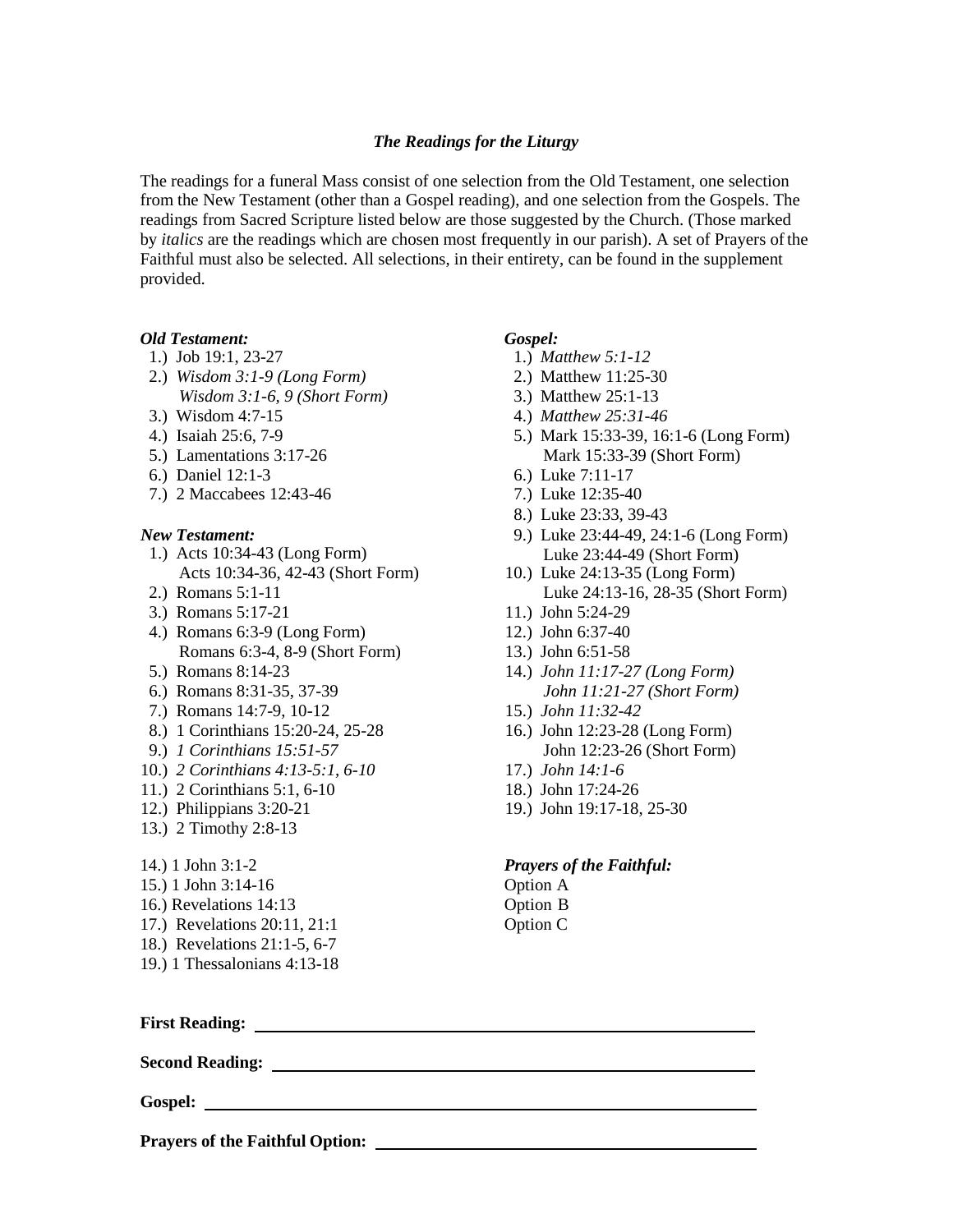#### *The Music for the Liturgy*

It is customary at St. Mary for the Funeral Choir to lead and support the assembly through the hymns and parts of the Mass. A cantor, a vocalist who sings the psalm and the Gospel verse, is required. The cantor may also sing a solo meditation after Communion if the family desires.

The music for the Funeral Mass consists of a Gathering Hymn, a Hymn for the Preparation of the Gifts, a Communion Hymn, and a Recessional Hymn. As mentioned above, a Post-Communion Meditation is optional. The following hymns are chosen most frequently in our parish. Complete texts can be found in the supplement provided.

*Hymns for Gathering/Recessional/ Preparation of the Gifts:* Amazing Grace Be Not Afraid Eye Has Not Seen Hail Mary: Gentle Woman How Great Thou Art I Heard the Voice of Jesus I Know That My Redeemer Lives On Eagle's Wings Prayer of St. Francis The Strife Is O'er Though the Mountains May Fall The King of Love My Shepherd Is What Wondrous Love Is This You Are Near

*Communion only:* I Am the Bread of Life Taste and See

*Post-Communion Meditation Song:* Ave Maria I'll Walk with God I, the Lord

| <b>Gathering Hymn:</b><br><u> 1989 - Andrea Andrew Maria (b. 1989)</u>                                                                   |
|------------------------------------------------------------------------------------------------------------------------------------------|
| <b>Preparation of the Gifts:</b>                                                                                                         |
| <b>Communion:</b><br>and the contract of the contract of the contract of the contract of the contract of the contract of the contract of |
| <b>Post-Communion Meditation:</b>                                                                                                        |
| <b>Recessional:</b>                                                                                                                      |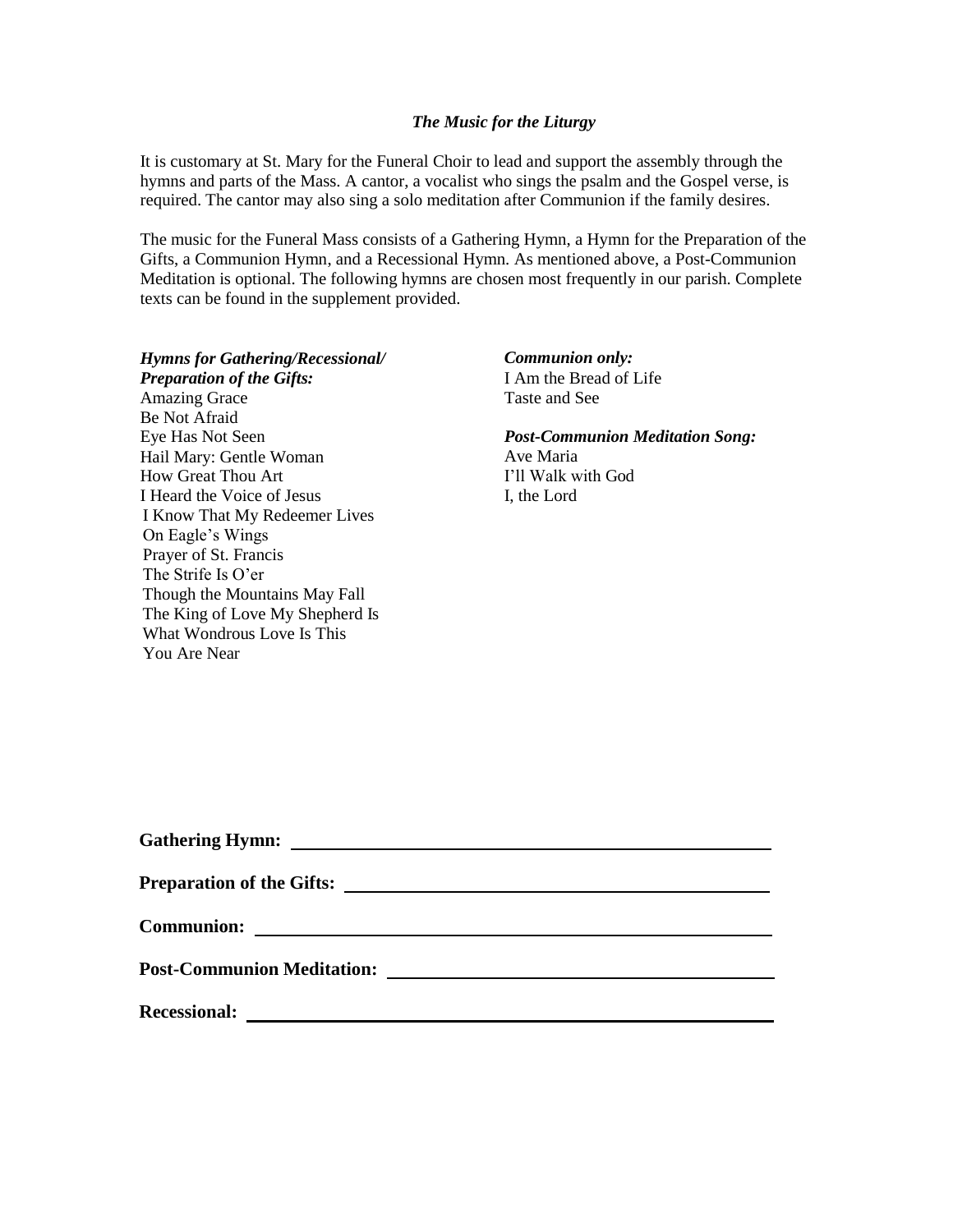#### **OLD TESTAMENT READINGS**

#### *1* **I Know That My Redeemer Lives Job 19:1, 23-27**

Then Job answered and said: Oh, would that my words were written down! Would that they were inscribed in a record: that with an iron chisel and with lead they were cut in the rock forever! But as for me, I know that my Vindicator lives, and that he will at last stand forth upon the dust; whom I myself shall see: my own eyes, not another's, shall behold him, and from my flesh I shall see God; my inmost being is consumed with longing.

#### *2* **He Accepted Them As A Holocaust Wisdom 3:1-9 (long form)**

But the souls of the just are in the hand of God, and no torment shall touch them. They seemed, in the view of the foolish, to be dead; and their passing away was thought an affliction and their going forth from us, utter destruction. But they are in peace. For if before men, indeed, they be punished, yet is their hope full of immortality; chastised a little, they shall be greatly blessed, because God tried them and found them worthy of himself. As gold in the furnace, he proved them, and as sacrificial offerings he took them to himself. In the time of their visitation they shall shine, and shall dart about as sparks through stubble; they shall judge nations and rule over peoples, and the LORD shall be their King forever. Those who trust in him shall understand truth, and the faithful shall abide with him in love: Because grace and mercy are with his holy ones, and His care is with His elect.

#### **Wisdom 3:1-6. 9 (short form)**

But the souls of the just are in the hand of God, and no torment shall touch them. They seemed, in the view of the foolish, to be dead; and their passing away was thought an affliction and their going forth from us, utter destruction. But they are in peace. For if before men, indeed, they be punished, yet is their hope full of immortality; chastised a little, they shall be greatly blessed, because God tried them and found them worthy of himself. As gold in the furnace, he proved them, and as sacrificial offerings he took them to himself. Those who trust in him shall understand truth, and the faithful shall abide with him in love: Because grace and mercy are with his holy ones, and His care is with His elect.

#### *3* **A Blameless Life Is A Ripe Old Age Wisdom 4:7-15**

But the just man, though he die early, shall be at rest. For the age that is honorable comes not with the passing of time, nor can it be measured in terms of years. Rather, understanding is the hoary crown for men, and an unsullied life, the attainment of old age. He who pleased God was loved; he who lived among sinners was transported- snatched away, lest wickedness pervert his mind or deceit beguile his soul; for the witchery of paltry things obscures what is right and the whirl of desire transforms the innocent mind. Having become perfect in a short while, he reached the fullness of a long career; for his soul was pleasing to the LORD, therefore he sped him out of the midst of wickedness. But the people saw and did not understand, nor did they take this into account. Because grace and mercy are with his holy ones, and his care is with his elect.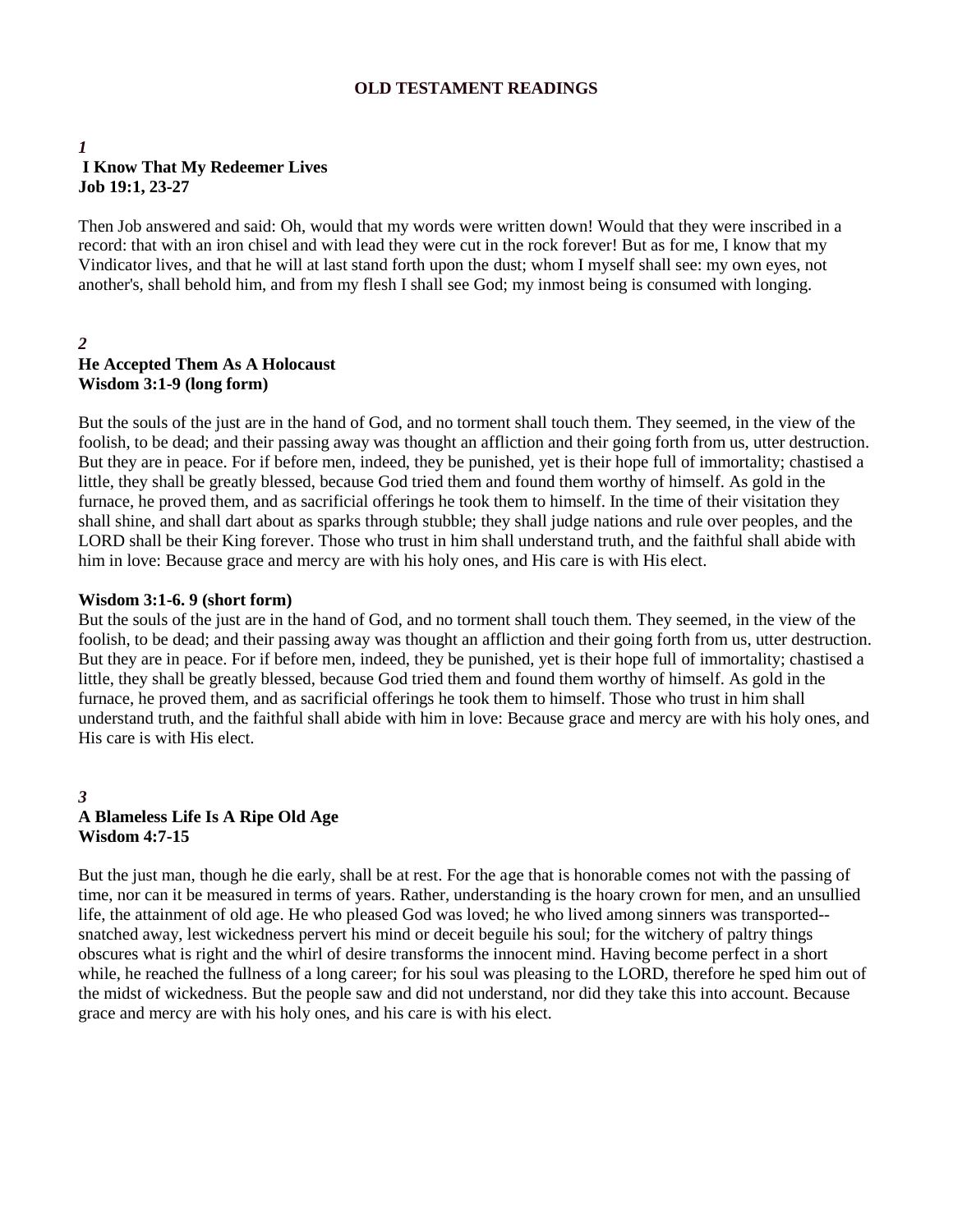#### *4* **The Lord God Will Destroy Death Forever Isaiah 25: 6. 7-9**

On this mountain the LORD of hosts will provide for all peoples. On this mountain he will destroy the veil that veils all peoples, the web that is woven over all nations; he will destroy death forever. The Lord GOD will wipe away the tears from all faces; the reproach of his people he will remove from the whole earth; for the LORD has spoken. On that day it will be said: "Behold our God, to whom we looked to save us! This is the LORD for whom we looked; let us rejoice and be glad that he has saved us!"

#### *5* **It Is Good To Wait In Silence For The Lord God To Save Lamentations 3:17-26**

My soul is deprived of peace, I have forgotten what happiness is; I tell myself my future is lost, all that I hoped for from the LORD. The thought of my homeless poverty is wormwood and gall; remembering it over and over leaves my soul downcast within me. But I will call this to mind, as my reason to have hope: the favors of the LORD are not exhausted, his mercies are not spent; they are renewed each morning, so great is his faithfulness. My portion is the LORD, says my soul; therefore will I hope in him. Good is the LORD to one who waits for him, to the soul that seeks him; it is good to hope in silence for the saving help of the LORD.

#### *6*

#### **Of Those Who Lie Sleeping In The Dust Of The Earth Many Will Awake Daniel 12:1-3**

I, Daniel, mourned and I heard this word of the Lord: "At that time there shall arise Michael, the great prince, guardian of your people; It shall be a time unsurpassed in distress since nations began until that time. At that time your people shall escape, everyone who is found written in the book. Many of those who sleep in the dust of the earth shall awake; some shall live forever, others shall be an everlasting horror and disgrace. But the wise shall shine brightly like the splendor of the firmament, and those who lead the many to justice shall be like the stars forever.

#### *7* **It Is Good And Holy To Think Of The Dead Rising Again 2 Maccabees 12:43-46**

Judas [the ruler of Israel] then took up a collection among all his soldiers, amounting to two thousand silver drachmas, which he sent to Jerusalem to provide for an expiatory sacrifice. In doing this he acted in a very excellent and noble way, inasmuch as he had the resurrection of the dead in view; for if he were not expecting the fallen to rise again, it would have been useless and foolish to pray for them in death. But if he did this with a view to the splendid reward that awaits those who had gone to rest in godliness, it was a holy and pious thought. Thus he made atonement for the dead that they might be freed from this sin.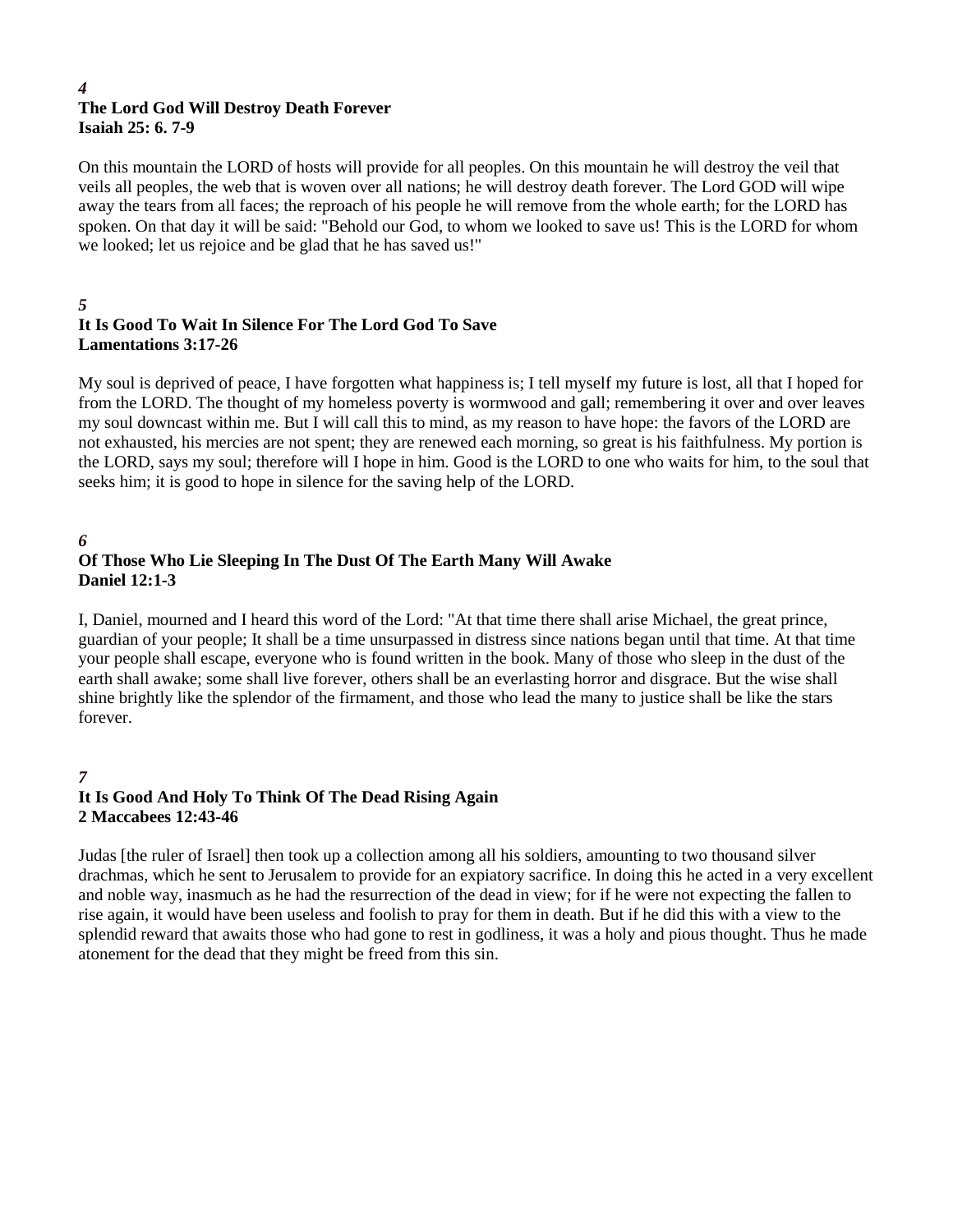#### **NEW TESTAMENT READINGS**

#### *1* **God Has Appointed Jesus To Judge Everyone, Alive Or Dead Acts of the Apostles 10:34-43 (long form)**

Peter proceeded to speak and said, "In truth, I see that God shows no partiality. Rather, in every nation whoever fears him and acts uprightly is acceptable to him. You know the word (that) he sent to the Israelites as he proclaimed peace through Jesus Christ, who is Lord of all, what has happened all over Judea, beginning in Galilee after the baptism that John preached, how God anointed Jesus of Nazareth with the holy Spirit and power. He went about doing good and healing all those oppressed by the devil, for God was with him. We are witnesses of all that he did both in the country of the Jews and (in) Jerusalem. They put him to death by hanging him on a tree. This man God raised (on) the third day and granted that he be visible, not to all the people, but to us, the witnesses chosen by God in advance, who ate and drank with him after he rose from the dead. He commissioned us to preach to the people and testify that he is the one appointed by God as judge of the living and the dead. To him all the prophets bear witness, that everyone who believes in him will receive forgiveness of sins through his name."

#### **Acts of the Apostles 10:34-36. 42-43 (short form)**

Peter proceeded to speak and said, "In truth, I see that God shows no partiality. Rather, in every nation whoever fears him and acts uprightly is acceptable to him. You know the word (that) he sent to the Israelites as he proclaimed peace through Jesus Christ, who is Lord of all, he commissioned us to preach to the people and testify that he is the one appointed by God as judge of the living and the dead. To him all the prophets bear witness, that everyone who believes in him will receive forgiveness of sins through his name."

#### *2*

#### **Having Been Justified By His Blood, We Will Be Saved From God's Anger Through Him Romans 5:1-11**

Hope does not disappoint, because the love of God has been poured out into our hearts through the holy Spirit that has been given to us. For Christ, while we were still helpless, yet died at the appointed time for the ungodly. Indeed, only with difficulty does one die for a just person, though perhaps for a good person one might even find courage to die. But God proves his love for us in that while we were still sinners Christ died for us. How much more then, since we are now justified by his blood, will we be saved through him from the wrath. Indeed, if, while we were enemies, we were reconciled to God through the death of his Son, how much more, once reconciled, will we be saved by his life. Not only that, but we also boast of God through our Lord Jesus Christ, through whom we have now received reconciliation.

#### *3* **Where Sin Increased, There Grace Abounded All The More Romans 5:17-21**

For if, by the transgression of one person, death came to reign through that one, how much more will those who receive the abundance of grace and of the gift of justification come to reign in life through the one person Jesus Christ. In conclusion, just as through one transgression condemnation came upon all, so through one righteous act acquittal and life came to all. For just as through the disobedience of one person the many were made sinners, so through the obedience of one the many will be made righteous. The law entered in so that transgression might increase but, where sin increased, grace overflowed all the more, so that, as sin reigned in death, grace also might reign through justification for eternal life through Jesus Christ our Lord.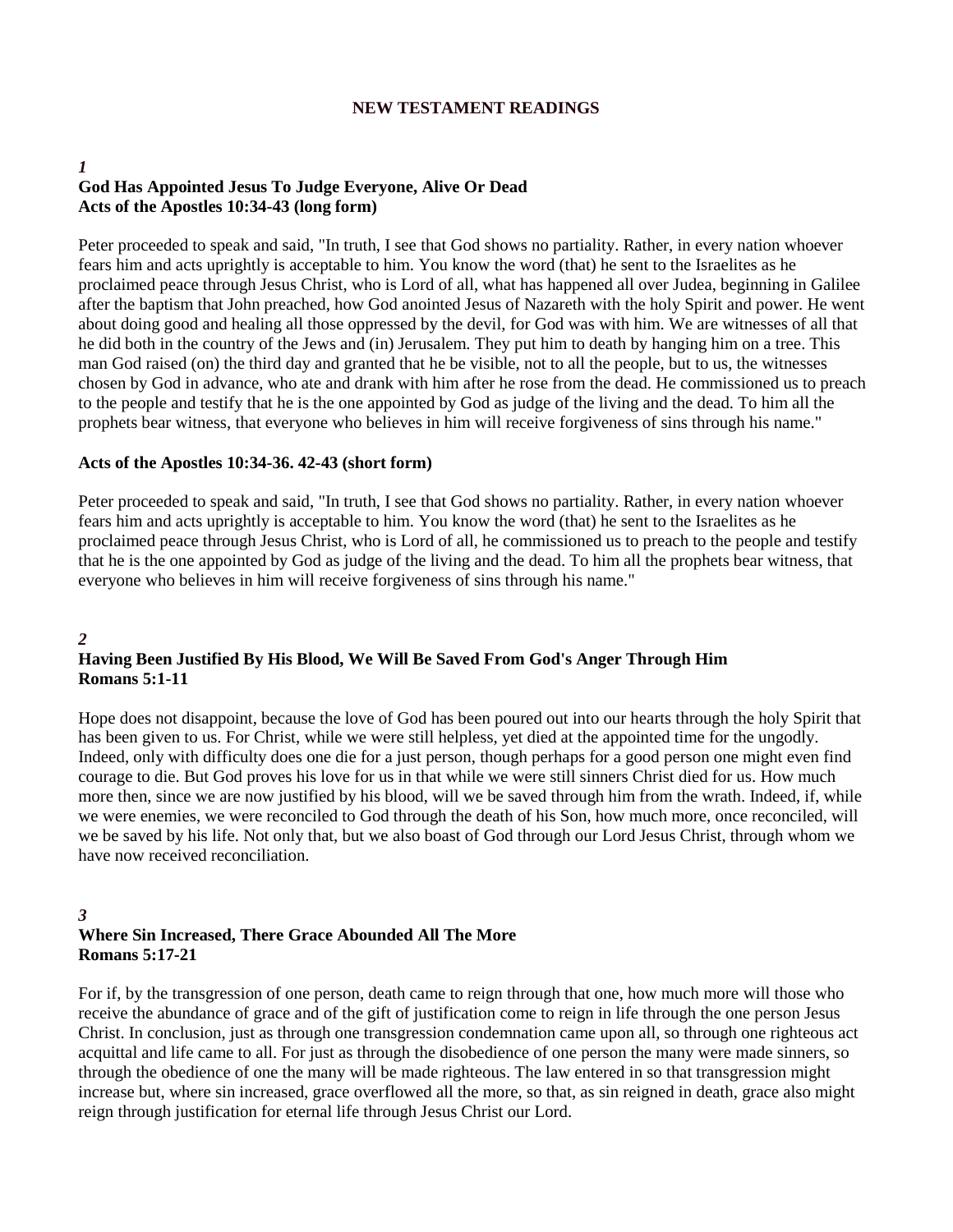#### *4* **Let Us Walk In Newness Of Life Romans 6:3-9 (long form)**

Are you unaware that we who were baptized into Christ Jesus were baptized into his death? We were indeed buried with him through baptism into death, so that, just as Christ was raised from the dead by the glory of the Father, we too might live in newness of life. For if we have grown into union with him through a death like his, we shall also be united with him in the resurrection. We know that our old self was crucified with him, so that our sinful body might be done away with, that we might no longer be in slavery to sin. For a dead person has been absolved from sin. If, then, we have died with Christ, we believe that we shall also live with him. We know that Christ, raised from the dead, dies no more; death no longer has power over him.

#### **Romans 6:3-4. 8-9 (short form)**

Are you unaware that we who were baptized into Christ Jesus were baptized into his death? We were indeed buried with him through baptism into death, so that, just as Christ was raised from the dead by the glory of the Father, we too might live in newness of life. If, then, we have died with Christ, we believe that we shall also live with him. We know that Christ, raised from the dead, dies no more; death no longer has power over him.

#### *5*

#### **We Groan While We Wait For the Redemption of Our Bodies Romans 8:14-23**

For those who are led by the Spirit of God are children of God. For you did not receive a spirit of slavery to fall back into fear, but you received a spirit of adoption, through which we cry, "Abba, Father!" The Spirit itself bears witness with our spirit that we are children of God, and if children, then heirs, heirs of God and joint heirs with Christ, if only we suffer with him so that we may also be glorified with him. I consider that the sufferings of this present time are as nothing compared with the glory to be revealed for us. For creation awaits with eager expectation the revelation of the children of God; for creation was made subject to futility, not of its own accord but because of the one who subjected it, in hope that creation itself would be set free from slavery to corruption and share in the glorious freedom of the children of God. We know that all creation is groaning in labor pains even until now; and not only that, but we ourselves, who have the first fruits of the Spirit, we also groan within ourselves as we wait for adoption, the redemption of our bodies.

#### *6* **Who Can Ever Come Between Us and The Love Of Christ? Romans 8:31-35. 37-39**

What then shall we say to this? If God is for us, who can be against us? He who did not spare his own Son but handed him over for us all, how will he not also give us everything else along with him? Who will bring a charge against God's chosen ones? It is God who acquits us. Who will condemn? It is Christ (Jesus) who died, rather, was raised, who also is at the right hand of God, who indeed intercedes for us. What will separate us from the love of Christ? Will anguish, or distress, or persecution, or famine, or nakedness, or peril or the sword? No, in all these things we conquer overwhelmingly through him who loved us. For I am convinced that neither death, nor life, nor angels, nor principalities, nor present things, nor future things, nor powers, nor height, nor depth, nor any other creature will be able to separate us from the love of God in Christ Jesus our Lord.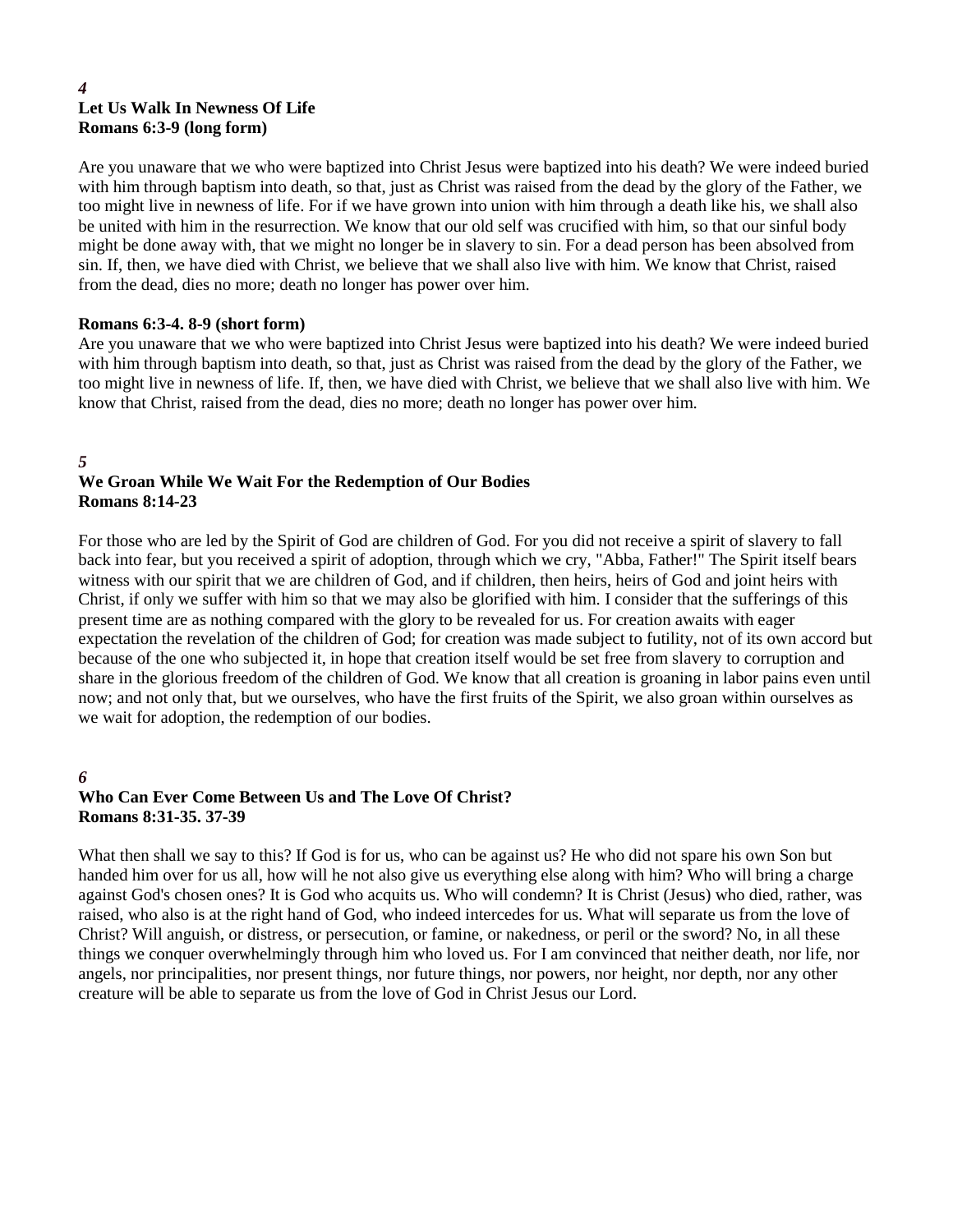#### *7* **Whether Alive Or Dead, We Belong To The Lord Romans 14:7-9. 10-12**

None of us lives for oneself, and no one dies for oneself. For if we live, we live for the Lord, and if we die, we die for the Lord; so then, whether we live or die, we are the Lord's. For this is why Christ died and came to life, that he might be Lord of both the dead and the living. For we shall all stand before the judgment seat of God; for it is written: "As I live, says the Lord, every knee shall bend before me, and every tongue shall give praise to God." So (then) each of us shall give an account of himself (to God).

#### *8*

#### **All People Will Be Brought To Life Through Christ 1 Corinthians 15:20-24. 25-28**

But now Christ has been raised from the dead, the first fruits of those who have fallen asleep. For since death came through a human being, the resurrection of the dead came also through a human being. For just as in Adam all die, so too in Christ shall all be brought to life, but each one in proper order: Christ the first fruits; then, at his coming, those who belong to Christ; then comes the end, when he hands over the d and Father, when he has destroyed every sovereignty and every authority and power. For he must reign until he has put all his enemies under his feet. The last enemy to be destroyed is death, for "he subjected everything under his feet." But when it says that everything has been subjected, it is clear that it excludes the one who subjected everything to him. When everything is subjected to him, then the Son himself will (also) be subjected to the one who subjected everything to him, so that God may be all in all.

#### *9* **Death Is Swallowed Up In Victory 1 Corinthians 15:51-57**

Behold, I tell you a mystery. We shall not all fall asleep, but we will all be changed, in an instant, in the blink of an eye, at the last trumpet. For the trumpet will sound, the dead will be raised incorruptible, and we shall be changed. For that which is corruptible must clothe itself with incorruptibility, and that which is mortal must clothe itself with immortality. And when this which is corruptible clothes itself with incorruptibility and this which is mortal clothes itself with immortality, then the word that is written shall come about: "Death is swallowed up in victory. Where, O death, is your victory? Where, O death, is your sting?" The sting of death is sin, and the power of sin is the law. But thanks be to God who gives us the victory through our Lord Jesus Christ.

#### *10* **What Is Seen Is Transitory; What Is Unseen Is Eternal 2 Corinthians 4:13 -5:1. 6-10**

We know that the one who raised the Lord Jesus will raise us also with Jesus and place us with you in his presence. Everything indeed is for you, so that the grace bestowed in abundance on more and more people may cause the thanksgiving to overflow for the glory of God.

Therefore we are not discouraged; rather, although our outer self is wasting away, our inner self is being renewed day by day. For this momentary light affliction is producing for us an eternal weight of glory beyond all comparison, as we look not to what is seen but to what is unseen; for what is seen is transitory, but what is unseen is eternal.

For we know that if our earthly dwelling, a tent, should be destroyed, we have a building from God, a dwelling not made with hands, eternal in heaven.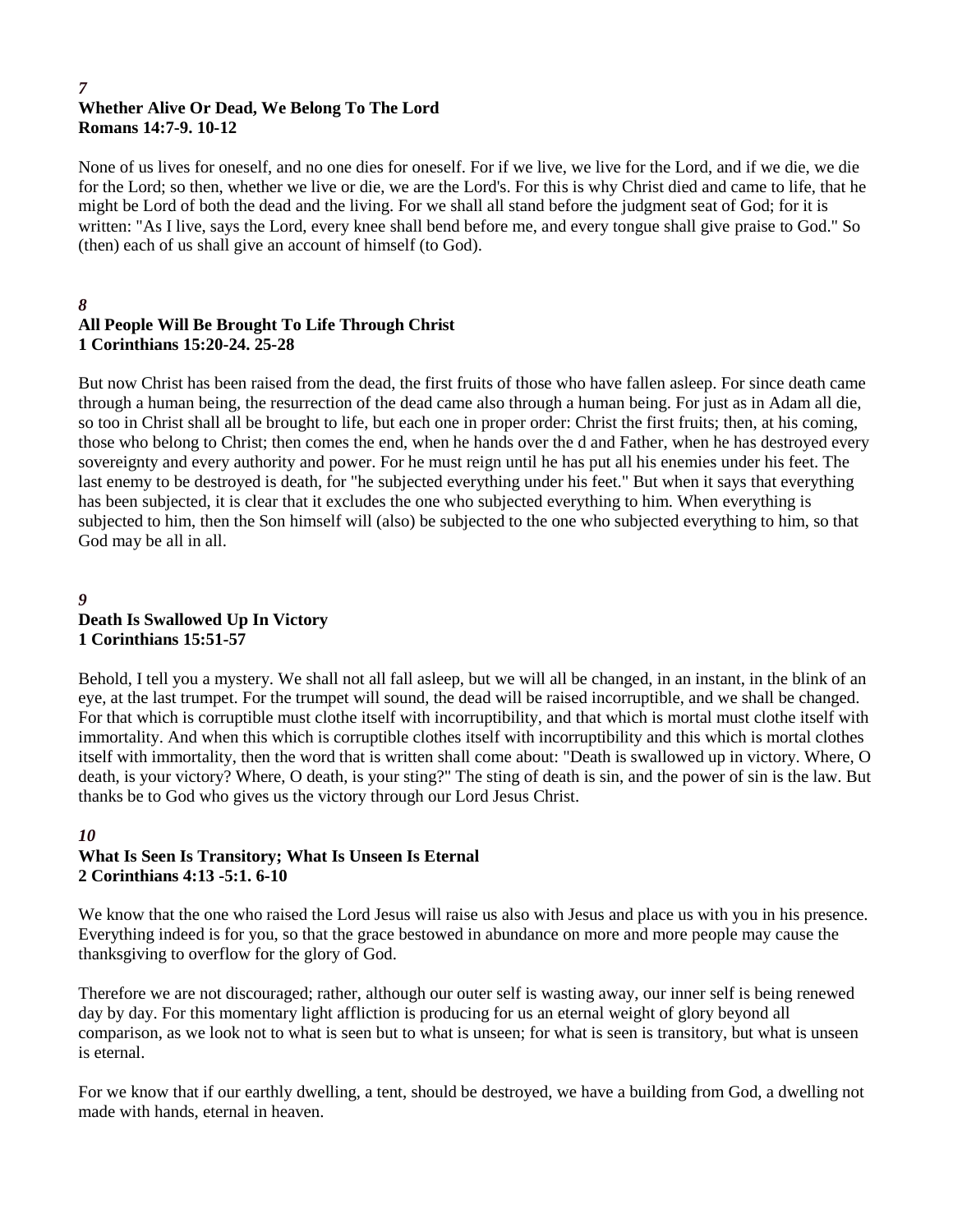#### *11* **We Have An Everlasting Home In Heaven 2 Corinthians 5:1, 6-10**

For we know that if our earthly dwelling, a tent, should be destroyed, we have a building from God, a dwelling not made with hands, eternal in heaven.

So we are always courageous, although we know that while we are at home in the body we are away from the Lord, for we walk by faith, not by sight. Yet we are courageous, and we would rather leave the body and go home to the Lord. Therefore, we aspire to please him, whether we are at home or away. For we must all appear before the judgment seat of Christ, so that each one may receive recompense, according to what he did in the body, whether good or evil.

#### *12*

#### **Jesus Will Transfigure These Wretched Bodies Of Ours To Be Like His Glorious Body Philippians 3:20-21**

But our citizenship is in heaven, and from it we also await a savior, the Lord Jesus Christ. He will change our lowly body to conform with his glorified body by the power that enables him also to bring all things into subjection to himself.

#### *13* **We Shall Stay With The Lord For Ever 1 Thessalonians 4:13-18**

We do not want you to be unaware, brothers, about those who have fallen asleep, so that you may not grieve like the rest, who have no hope. For if we believe that Jesus died and rose, so too will God, through Jesus, bring with him those who have fallen asleep. Indeed, we tell you this, on the word of the Lord, that we who are alive, who are left until the coming of the Lord, will surely not precede those who have fallen asleep. For the Lord himself, with a word of command, with the voice of an archangel and with the trumpet of God, will come down from heaven, and the dead in Christ will rise first. Then we who are alive, who are left, will be caught up together with them in the clouds to meet the Lord in the air. Thus we shall always be with the Lord. Therefore, console one another with these words.

#### *14* **If We Have Died With Him, Then We Shall Live With Him 2 Timothy 2:8-13**

Remember Jesus Christ, raised from the dead, a descendant of David: such is my gospel, for which I am suffering, even to the point of chains, like a criminal. But the word of God is not chained. Therefore, I bear with everything for the sake of those who are chosen, so that they too may obtain the salvation that is in Christ Jesus, together with eternal glory.

This saying is trustworthy: If we have died with him we shall also live with him; if we persevere we shall also reign with him. But if we deny him he will deny us. If we are unfaithful he remains faithful, for he cannot deny himself.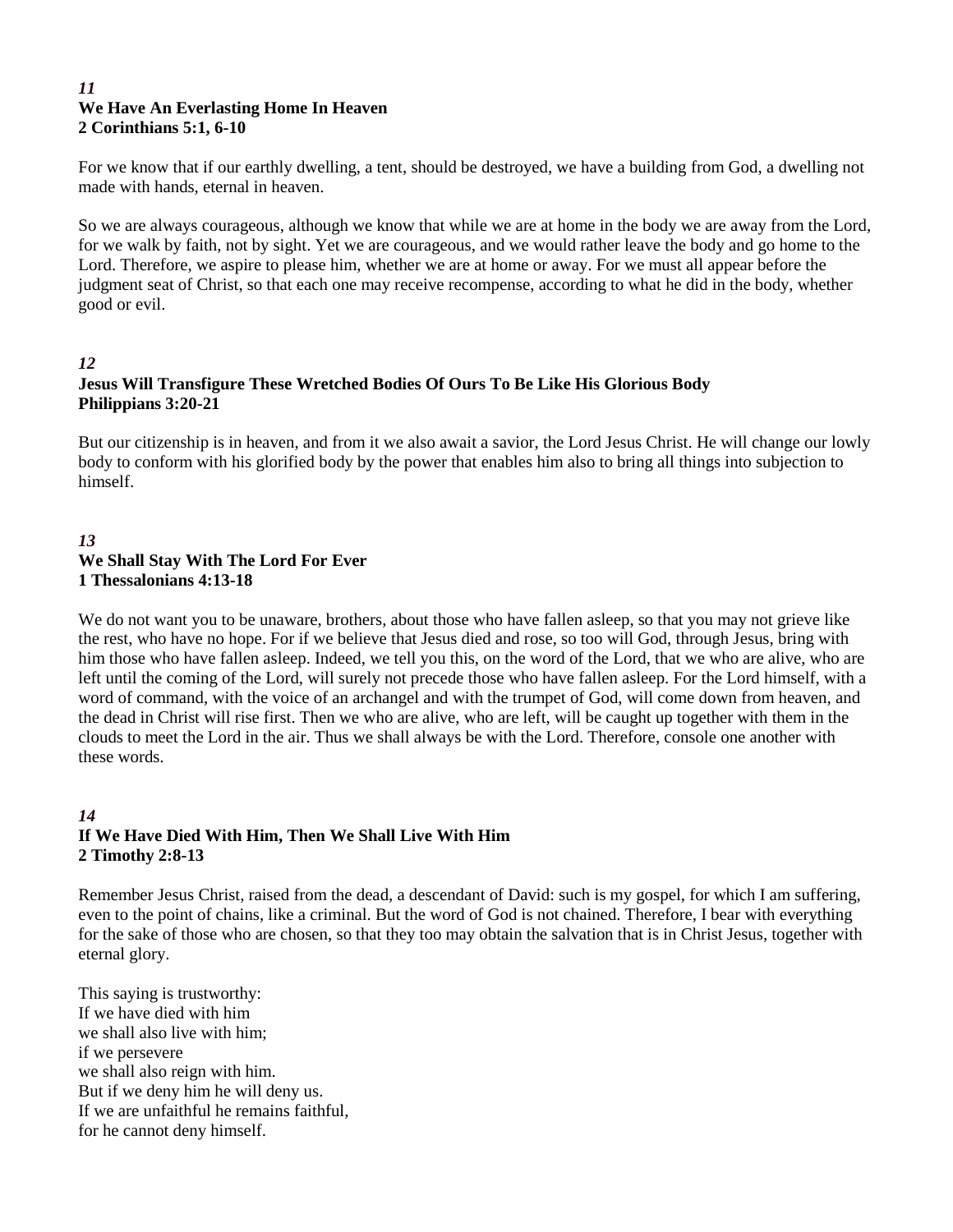#### *15* **We Shall See God As He Really Is 1 John 3:1-2**

See what love the Father has bestowed on us that we may be called the children of God. Yet so we are. The reason the world does not know us is that it did not know him. Beloved, we are God's children now; what we shall be has not yet been revealed. We do know that when it is revealed we shall be like him, for we shall see him as he is.

#### *16* **If We Have Passed From Death To Life, Because We Love Our Brothers And Sisters 1 John 3:14-16**

We know that we have passed from death to life because we love our brothers. Whoever does not love remains in death. Everyone who hates his brother is a murderer, and you know that no murderer has eternal life remaining in him. The way we came to know love was that he laid down his life for us; so we ought to lay down our lives for our brothers.

*17*

### **Happy Are Those Who Die In The Lord Revelation 14:13**

I, John, heard a voice from heaven say, "Write this: Blessed are the dead who die in the Lord from now on." "Yes," said the Spirit, "let them find rest from their labors, for their works accompany them."

#### *18* **The Dead Have Been Judged According To Their Works Revelation 20:11-21:1**

I, John, saw a large white throne and the one who was sitting on it. The earth and the sky fled from his presence and there was no place for them. I saw the dead, the great and the lowly, standing before the throne, and scrolls were opened. Then another scroll was opened, the book of life. The dead were judged according to their deeds, by what was written in the scrolls. The sea gave up its dead; then Death and Hades gave up their dead. All the dead were judged according to their deeds. Then Death and Hades were thrown into the pool of fire. (This pool of fire is the second death.) Anyone whose name was not found written in the book of life was thrown into the pool of fire. Then I saw a new heaven and a new earth. The former heaven and the former earth had passed away, and the sea was no more. I also saw the holy city, a new Jerusalem, coming down out of heaven from God, prepared as a bride adorned for her husband.

#### *19* **There Will Be No More Death Revelation 21:1-5. 6-7**

I, John, saw a new heaven and a new earth. The former heaven and the former earth had passed away, and the sea was no more. I also saw the holy city, a new Jerusalem, coming down out of heaven from God, prepared as a bride adorned for her husband. I heard a loud voice from the throne saying, "Behold, God's dwelling is with the human race. He will dwell with them and they will be his people and God himself will always be with them (as their God). He will wipe every tear from their eyes, and there shall be no more death or mourning, wailing or pain, (for) the old order has passed away." The one who sat on the throne said, "Behold, I make all things new. I am the Alpha and the Omega, the beginning and the end. To the thirsty I will give a gift from the spring of life-giving water. The victor will inherit these gifts, and I shall be his God, and he will be my son."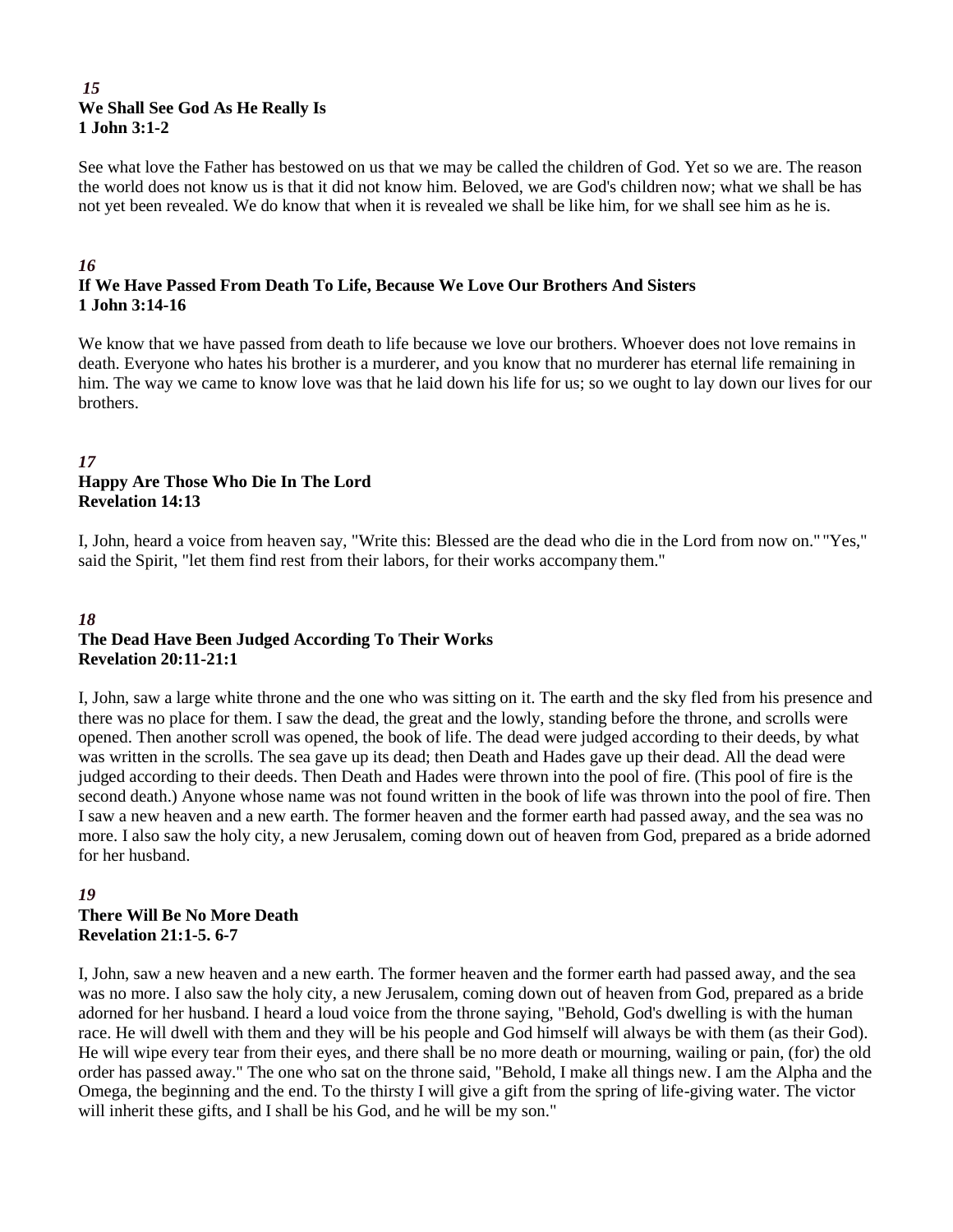#### **GOSPEL READINGS**

#### *1* **Rejoice And Be Glad, For Your Reward Will Be Great In Heaven Matthew 5:1-12**

When Jesus saw the crowds, he went up the mountain, and after he had sat down, his disciples came to him. He began to teach them, saying: "Blessed are the poor in spirit, for theirs is the kingdom of heaven. Blessed are they who mourn, for they will be comforted. Blessed are the meek, for they will inherit the land. Blessed are they who hunger and thirst for righteousness, for they will be satisfied. Blessed are the merciful, for they will be shown mercy. Blessed are the clean of heart, for they will see God. Blessed are the peacemakers, for they will be called children of God. Blessed are they who are persecuted for the sake of righteousness, for theirs is the kingdom of heaven. Blessed are you when they insult you and persecute you and utter every kind of evil against you (falsely) because of me. Rejoice and be glad, for your reward will be great in heaven. Thus they persecuted the prophets who were before you.

#### *2* **Come To Me... And I Will Give You Rest Matthew 11:25-30**

At that time Jesus said in reply, "I give praise to you, Father, Lord of heaven and earth, for although you have hidden these things from the wise and the learned you have revealed them to the childlike. Yes, Father, such has been your gracious will. All things have been handed over to me by my Father. No one knows the Son except the Father, and no one knows the Father except the Son and anyone to whom the Son wishes to reveal him. "Come to me, all you who labor and are burdened, and I will give you rest. Take my yoke upon you and learn from me, for I am meek and humble of heart; and you will find rest for your selves. For my yoke is easy, and my burden light."

#### *3* **Look The Bridegroom Comes. Go Out To Meet Him Matthew 25:1-13**

Jesus told his disciples this parable: "Then the kingdom of heaven will be like ten virgins who took their lamps and went out to meet the bridegroom. Five of them were foolish and five were wise. The foolish ones, when taking their lamps, brought no oil with them, but the wise brought flasks of oil with their lamps. Since the bridegroom was long delayed, they all became drowsy and fell asleep. At midnight, there was a cry, 'Behold, the bridegroom! Come out to meet him!' Then all those virgins got up and trimmed their lamps. The foolish ones said to the wise, 'Give us some of your oil, for our lamps are going out.' But the wise ones replied, 'No, for there may not be enough for us and you. Go instead to the merchants and buy some for yourselves.' While they went off to buy it, the bridegroom came and those who were ready went into the wedding feast with him. Then the door was locked. Afterwards the other virgins came and said, 'Lord, Lord, open the door for us!' But he said in reply, 'Amen, I say to you, I do not know you.' Therefore, stay awake, for you know neither the day nor the hour.

#### *4*

#### **Come, You Whom My Father Has Blessed Matthew 25:31-46**

Jesus said to his disciples: "When the Son of Man comes in his glory, and all the angels with him, he will sit upon his glorious throne, and all the nations will be assembled before him. And he will separate them one from another, as a shepherd separates the sheep from the goats. He will place the sheep on his right and the goats on his left. Then the king will say to those on his right, 'Come, you who are blessed by my Father. Inherit the kingdom prepared for you from the foundation of the world. For I was hungry and you gave me food, I was thirsty and you gave me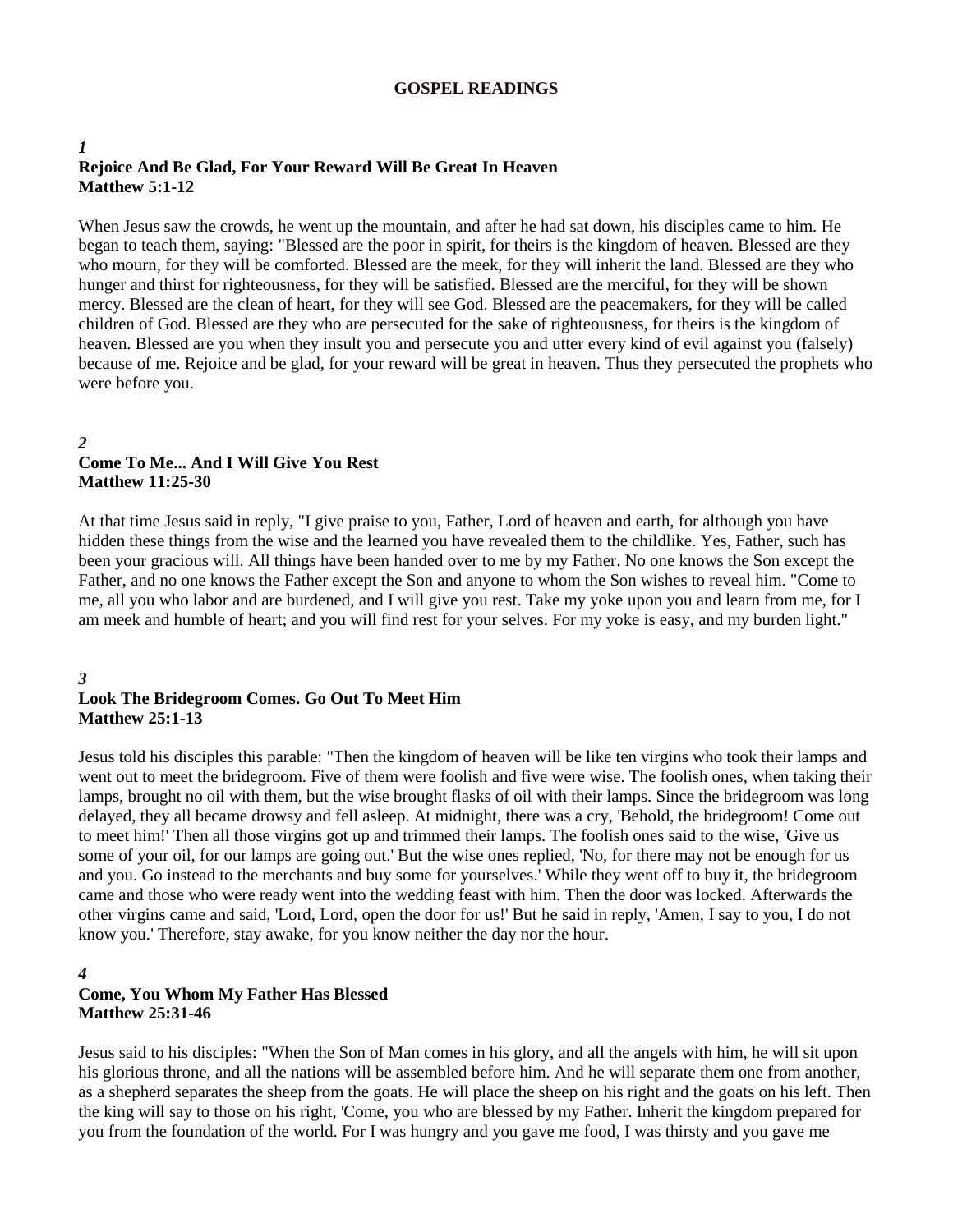drink, a stranger and you welcomed me, naked and you clothed me, ill and you cared for me, in prison and you visited me.' Then the righteous will answer him and say, 'Lord, when did we see you hungry and feed you, or thirsty and give you drink? When did we see you a stranger and welcome you, or naked and clothe you? When did we see you ill or in prison, and visit you?' And the king will say to them in reply, 'Amen, I say to you, whatever you did for one of these least brothers of mine, you did for me.' Then he will say to those on his left, 'Depart from me, you accursed, into the eternal fire prepared for the devil and his angels. For I was hungry and you gave me no food, I was thirsty and you gave me no drink, a stranger and you gave me no welcome, naked and you gave me no clothing, ill and in prison, and you did not care for me.' Then they will answer and say, 'Lord, when did we see you hungry or thirsty or a stranger or naked or ill or in prison, and not minister to your needs?' He will answer them, 'Amen, I say to you, what you did not do for one of these least ones, you did not do for me.' And these will go off to eternal punishment, but the righteous to eternal life."

#### *5* **Jesus Gave A Loud Cry And Breathed His Last Mark 15:33-39; 16:1-6 (Long Form)**

At noon darkness came over the whole land until three in the afternoon. And at three o'clock Jesus cried out in a loud voice, "Eloi, Eloi, lema sabachthani?" which is translated, "My God, my God, why have you forsaken me?" Some of the bystanders who heard it said, "Look, he is calling Elijah." One of them ran, soaked a sponge with wine, put it on a reed, and gave it to him to drink, saying, "Wait, let us see if Elijah comes to take him down."

Jesus gave a loud cry and breathed his last. The veil of the sanctuary was torn in two from top to bottom. When the centurion who stood facing him saw how he breathed his last he said, "Truly this man was the Son of God!"

When the sabbath was over, Mary Magdalene, Mary, the mother of James, and Salome bought spices so that they might go and anoint him. Very early when the sun had risen, on the first day of the week, they came to the tomb. They were saying to one another, "Who will roll back the stone for us from the entrance to the tomb?" When they looked up, they saw that the stone had been rolled back; it was very large. On entering the tomb they saw a young man sitting on the right side, clothed in a white robe, and they were utterly amazed. He said to them, "Do not be amazed! You seek Jesus of Nazareth, the crucified. He has been raised; he is not here. Behold the place where they laid him.

#### **Mark 15:33-39 (Short Form)**

At noon darkness came over the whole land until three in the afternoon. And at three o'clock Jesus cried out in a loud voice, "Eloi, Eloi, lema sabachthani?" which is translated, "My God, my God, why have you forsaken me?" Some of the bystanders who heard it said, "Look, he is calling Elijah." One of them ran, soaked a sponge with wine, put it on a reed, and gave it to him to drink, saying, "Wait, let us see if Elijah comes to take him down." Jesus gave a loud cry and breathed his last. The veil of the sanctuary was torn in two from top to bottom. When the centurion who stood facing him saw how he breathed his last he said, "Truly this man was the Son of God!"

#### *6* **Young Man, I Say To You, Arise Luke 7:11-17**

Jesus journeyed to a city called Nain, and his disciples and a large crowd accompanied him. As he drew near to the gate of the city, a man who had died was being carried out, the only son of his mother, and she was a widow. A large crowd from the city was with her. When the Lord saw her, he was moved with pity for her and said to her, "Do not weep." He stepped forward and touched the coffin; at this the bearers halted, and he said, "Young man, I tell you, arise!" The dead man sat up and began to speak, and Jesus gave him to his mother. Fear seized them all, and they glorified God, exclaiming, "A great prophet has arisen in our midst," and "God has visited his people." This report about him spread through the whole of Judea and in all the surrounding region.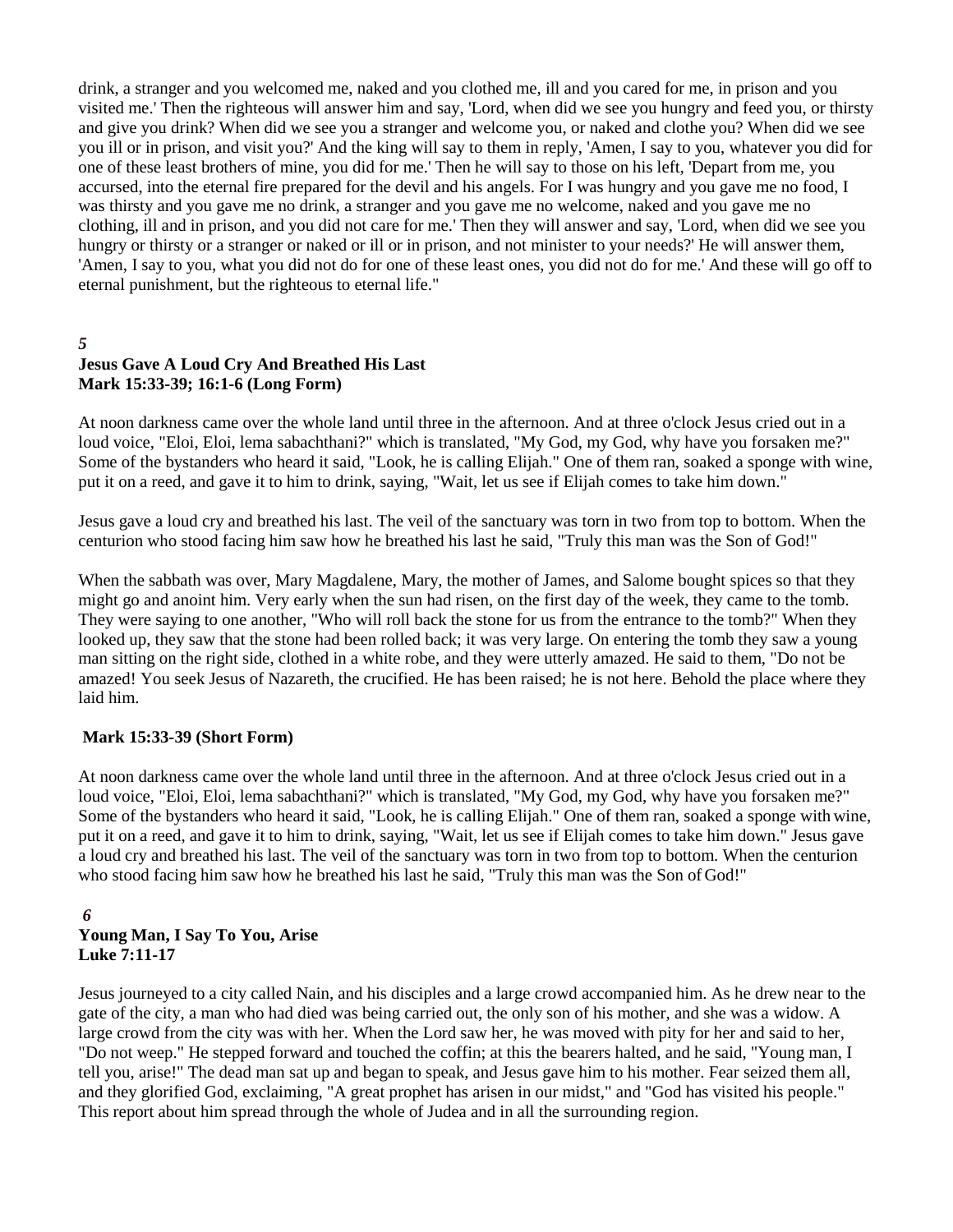#### *7* **Be Prepared Luke 12:35-40**

Jesus told his disciples: "Gird your loins and light your lamps and be like servants who await their master's return from a wedding, ready to open immediately when he comes and knocks. Blessed are those servants whom the master finds vigilant on his arrival. Amen, I say to you, he will gird himself, have them recline at table, and proceed to wait on them. And should he come in the second or third watch and find them prepared in this way, blessed are those servants. Be sure of this: if the master of the house had known the hour when the thief was coming, he would not have let his house be broken into. You also must be prepared, for at an hour you do not expect, the Son of Man will come."

#### *8* **Today You Will Be With Me In Paradise Luke 23:33, 39-43**

When they came to the place called the Skull, they crucified him and the criminals there, one on his right, the other on his left. Now one of the criminals hanging there reviled Jesus, saying, "Are you not the Messiah? Save yourself and us." The other, however, rebuking him, said in reply, "Have you no fear of God, for you are subject to the same condemnation? And indeed, we have been condemned justly, for the sentence we received corresponds to our crimes, but this man has done nothing criminal." Then he said, "Jesus, remember me when you come into your kingdom." He replied to him, "Amen, I say to you, today you will be with me in Paradise."

#### *9* **Father, I Put My Life Into Your Hands Luke 23:44-49; 24:1-6 (Long Form)**

It was now about noon and darkness came over the whole land until three in the afternoon because of an eclipse of the sun. Then the veil of the temple was torn down the middle. Jesus cried out in a loud voice, "Father, into your hands I commend my spirit"; and when he had said this he breathed his last. The centurion who witnessed what had happened glorified God and said, "This man was innocent beyond doubt." When all the people who had gathered for this spectacle saw what had happened, they returned home beating their breasts; but all his acquaintances stood at a distance, including the women who had followed him from Galilee and saw these events.

But at daybreak on the first day of the week they took the spices they had prepared and went to the tomb. They found the stone rolled away from the tomb; but when they entered, they did not find the body of the Lord Jesus. While they were puzzling over this, behold, two men in dazzling garments appeared to them. They were terrified and bowed their faces to the ground. They said to them, "Why do you seek the living one among the dead? He is not here, but he has been raised."

#### **Luke 23:44-49 (Short Form)**

It was now about noon and darkness came over the whole land until three in the afternoon because of an eclipse of the sun. Then the veil of the temple was torn down the middle. Jesus cried out in a loud voice, "Father, into your hands I commend my spirit"; and when he had said this he breathed his last. The centurion who witnessed what had happened glorified God and said, "This man was innocent beyond doubt." When all the people who had gathered for this spectacle saw what had happened, they returned home beating their breasts; but all his acquaintances stood at a distance, including the women who had followed him from Galilee and saw these events.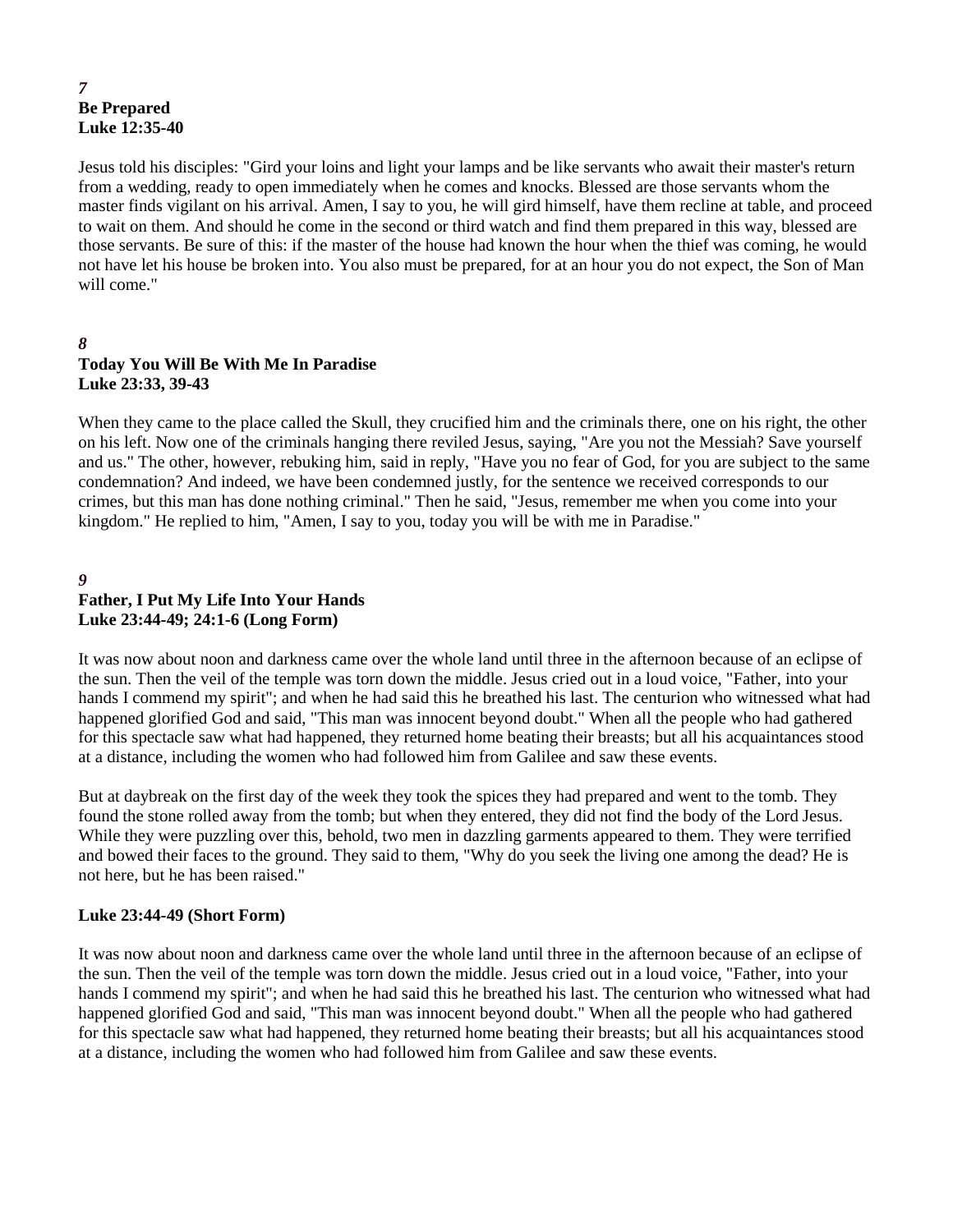#### *10* **Was Is Not Necessary That The Christ Should Suffer And So Enter Into His Glory? Luke 24:13-35 (Long Form)**

Now that very day two of them were going to a village seven miles from Jerusalem called Emmaus, and they were conversing about all the things that had occurred. And it happened that while they were conversing and debating, Jesus himself drew near and walked with them, but their eyes were prevented from recognizing him. He asked them, "What are you discussing as you walk along?" They stopped, looking downcast. One of them, named Cleopas, said to him in reply, "Are you the only visitor to Jerusalem who does not know of the things that have taken place there in these days?" And he replied to them, "What sort of things?" They said to him, "The things that happened to Jesus the Nazarene, who was a prophet mighty in deed and word before God and all the people, how our chief priests and rulers both handed him over to a sentence of death and crucified him. But we were hoping that he would be the one to redeem Israel; and besides all this, it is now the third day since this took place. Somewomen from our group, however, have astounded us: they were at the tomb early in the morning and did not find his body; they came back and reported that they had indeed seen a vision of angels who announced that he was alive. Then some of those with us went to the tomb and found things just as the women had described, but him they did not see."

And he said to them, "Oh, how foolish you are! How slow of heart to believe all that the prophets spoke! Was it not necessary that the Messiah should suffer these things and enter into his glory?" Then beginning with Moses and all the prophets, he interpreted to them what referred to him in all the scriptures. As they approached the village to which they were going, he gave the impression that he was going on farther. But they urged him, "Stay with us, for it is nearly evening and the day is almost over." So he went in to stay with them.

And it happened that, while he was with them at table, he took bread, said the blessing, broke it, and gave it to them. With that their eyes were opened and they recognized him, but he vanished from their sight. Then they said to each other, "Were not our hearts burning (within us) while he spoke to us on the way and opened the scriptures to us?" So they set out at once and returned to Jerusalem where they found gathered together the eleven and those with them who were saying, "The Lord has truly been raised and has appeared to Simon!" Then the two recounted what had taken place on the way and how he was made known to them in the breaking of the bread.

#### **Luke 24:13-16, 28-35 (Short Form)**

Now that very day two of them were going to a village seven miles from Jerusalem called Emmaus, and they were conversing about all the things that had occurred. And it happened that while they were conversing and debating, Jesus himself drew near and walked with them, but their eyes were prevented from recognizing him.

As they approached the village to which they were going, he gave the impression that he was going on farther. But they urged him, "Stay with us, for it is nearly evening and the day is almost over." So he went in to stay with them.

And it happened that, while he was with them at table, he took bread, said the blessing, broke it, and gave it to them. With that their eyes were opened and they recognized him, but he vanished from their sight. Then they said to each other, "Were not our hearts burning (within us) while he spoke to us on the way and opened the scriptures to us?" So they set out at once and returned to Jerusalem where they found gathered together the eleven and those with them who were saying, "The Lord has truly been raised and has appeared to Simon!" Then the two recounted what had taken place on the way and how he was made known to them in the breaking of the bread.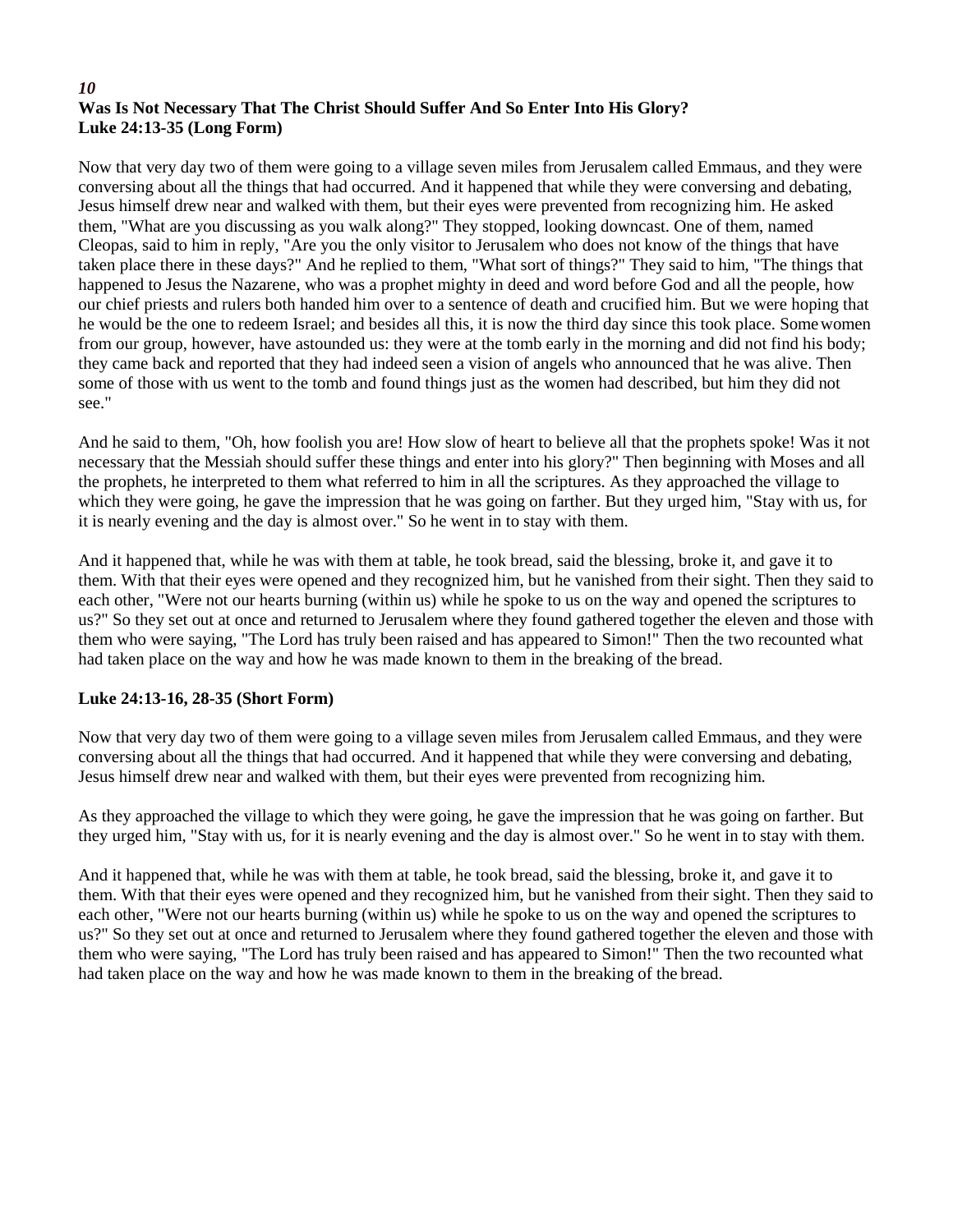#### *11* **Whoever Hears My Word And Believes Has Passed From Death To Life John 5:24-29**

"Amen, Amen, I say to you, whoever hears my word and believes in the one who sent me has eternal life and will not come to condemnation, but has passed from death to life. Amen, amen, I say to you, the hour is coming and is now here when the dead will hear the voice of the son of God, and those who hear will live. For just as the Father has life in himself, so also he gave his Son the possession of life in himself. and he gave him power to exercise judgment , because he is the Son of Man. Do not be amazed at this, because the hour is coming in which all who are in the tombs will hear his voice and will come out, those who have done good deeds to the resurrection of life, but those who have done wicked deeds to the resurrection of condemnation."

#### *12*

#### **All Who Believe In The Son Will Have Eternal Life And I Will Raise Them To Life Again On The Last Day John 6:37-40**

Jesus said to the crowd: "Everything that the Father gives me will come to me, and I will not reject anyone who comes to me, because I came down from heaven not to do my own will but the will of the one who sent me. And this is the will of the one who sent me, that I should not lose anything of what he gave me, but that I should raise it (on) the last day. For this is the will of my Father, that everyone who sees the Son and believes in him may have eternal life, and I shall raise him (on) the last day."

#### *13*

#### **All Who Eat This Bread Will Live For Ever And I Will Raise Them Up On The Last Day John 6:51-58**

Jesus told the crowd: "I am the living bread that came down from heaven; whoever eats this bread will live forever; and the bread that I will give is my flesh for the life of the world." The Jews quarreled among themselves, saying, "How can this man give us (his) flesh to eat?" Jesus said to them, "Amen, amen, I say to you, unless you eat the flesh of the Son of Man and drink his blood, you do not have life within you. Whoever eats my flesh and drinks my blood has eternal life, and I will raise him on the last day. For my flesh is true food, and my blood is true drink. Whoever eats my flesh and drinks my blood remains in me and I in him. Just as the living Father sent me and Ihave life because of the Father, so also the one who feeds on me will have life because of me. This is the bread that came down from heaven. Unlike your ancestors who ate and still died, whoever eats this bread will live forever."

#### *14* **I Am The Resurrection And The Life John 11:17-27 (Long Form)**

When Jesus arrived, he found that Lazarus had already been in the tomb for four days. Now Bethany was near Jerusalem, only about two miles away. And many of the Jews had come to Martha and Mary to comfort them about their brother. When Martha heard that Jesus was coming, she went to meet him; but Mary sat at home. Martha said to Jesus, "Lord, if you had been here, my brother would not have died. (But) even now I know that whatever you ask of God, God will give you." Jesus said to her, "Your brother will rise." Martha said to him, "I know he will rise, in the resurrection on the last day." Jesus told her, "I am the resurrection and the life; whoever believes in me, even if he dies, will live, and everyone who lives and believes in me will never die. Do you believe this? "She said to him, "Yes, Lord. I have come to believe that you are the Messiah, the Son of God, the one who is coming into the world."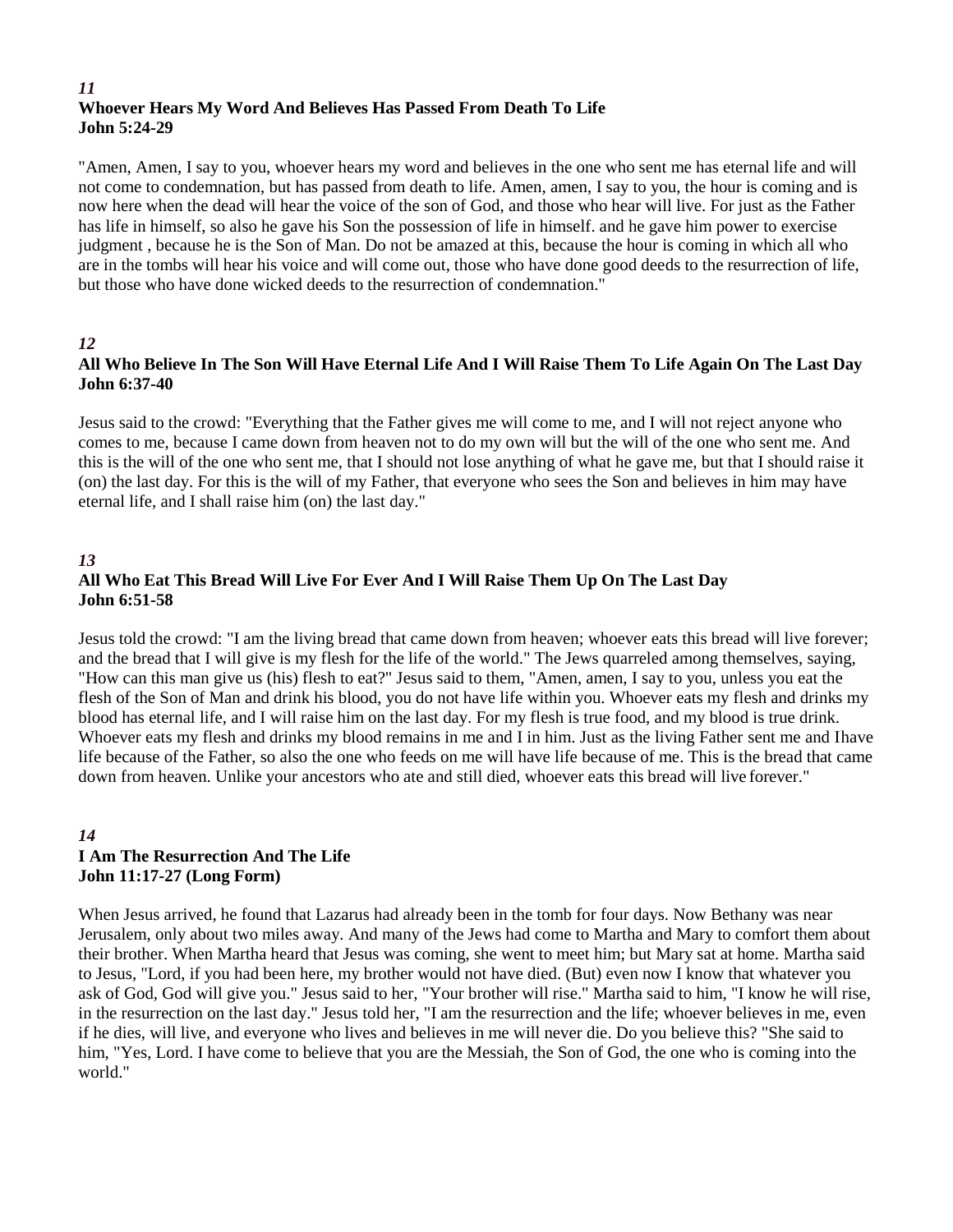#### **John 11:21-27 (Short Form)**

Martha said to Jesus, "Lord, if you had been here, my brother would not have died. (But) even now I know that whatever you ask of God, God will give you." Jesus said to her, "Your brother will rise." Martha said to him, "I know he will rise, in the resurrection on the last day." Jesus told her, "I am the resurrection and the life; whoever believes in me, even if he dies, will live, and everyone who lives and believes in me will never die. Do you believe this?" She said to him, "Yes, Lord. I have come to believe that you are the Messiah, the Son of God, the one who is coming into the world."

#### *15*

#### **Lazarus, Come Out John 11:32-45**

When Mary came to where Jesus was and saw him, she fell at his feet and said to him, "Lord, if you had been here, my brother would not have died." When Jesus saw her weeping and the Jews who had come with her weeping, he became perturbed and deeply troubled, and said, "Where have you laid him?" They said to him, "Sir, come and see." And Jesus wept. So the Jews said, "See how he loved him." But some of them said, "Could not the one who opened the eyes of the blind man have done something so that this man would not have died?" So Jesus, perturbed again, came to the tomb. It was a cave, and a stone lay across it. Jesus said, "Take away the stone." Martha, the dead man's sister, said to him, "Lord, by now there will be a stench; he has been dead for four days." Jesus said to her, "Did I not tell you that if you believe you will see the glory of God?" So they took away the stone. And Jesus raised his eyes and said, "Father, I thank you for hearing me. I know that you always hear me; but because of the crowd here I have said this, that they may believe that you sent me." And when he had said this, he cried out in a loud voice, "Lazarus, come out!" The dead man came out, tied hand and foot with burial bands, and his face was wrapped in a cloth. So Jesus said to them, "Untie him and let him go." Now many of the Jews who had come to Mary and seen what he had done began to believe in him.

#### *16*

#### **If A Grain Of Wheat Falls On The Ground And Dies, It Yields A Rich Harvest John 12:23-28 or (Long Form)**

Jesus told his disciples: "The hour has come for the Son of Man to be glorified. Amen, amen, I say to you, unless a grain of wheat falls to the ground and dies, it remains just a grain of wheat; but if it dies, it produces much fruit. Whoever loves his life loses it, and whoever hates his life in this world will preserve it for eternal life. Whoever serves me must follow me, and where I am, there also will my servant be. The Father will honor whoever serves me. "I am troubled now. Yet what should I say? 'Father, save me from this hour'? But it was for this purpose that I came to this hour. Father, glorify your name." Then a voice came from heaven, "I have glorified it and will glorify it again." The crowd there heard it and said it was thunder; but others said, "An angel has spoken to him."

#### **John 12:23-26 (Short Form)**

Jesus told his disciples: "The hour has come for the Son of Man to be glorified. Amen, amen, I say to you, unless a grain of wheat falls to the ground and dies, it remains just a grain of wheat; but if it dies, it produces much fruit. Whoever loves his life loses it, and whoever hates his life in this world will preserve it for eternal life. Whoever serves me must follow me, and where I am, there also will my servant be. The Father will honor whoever serves me.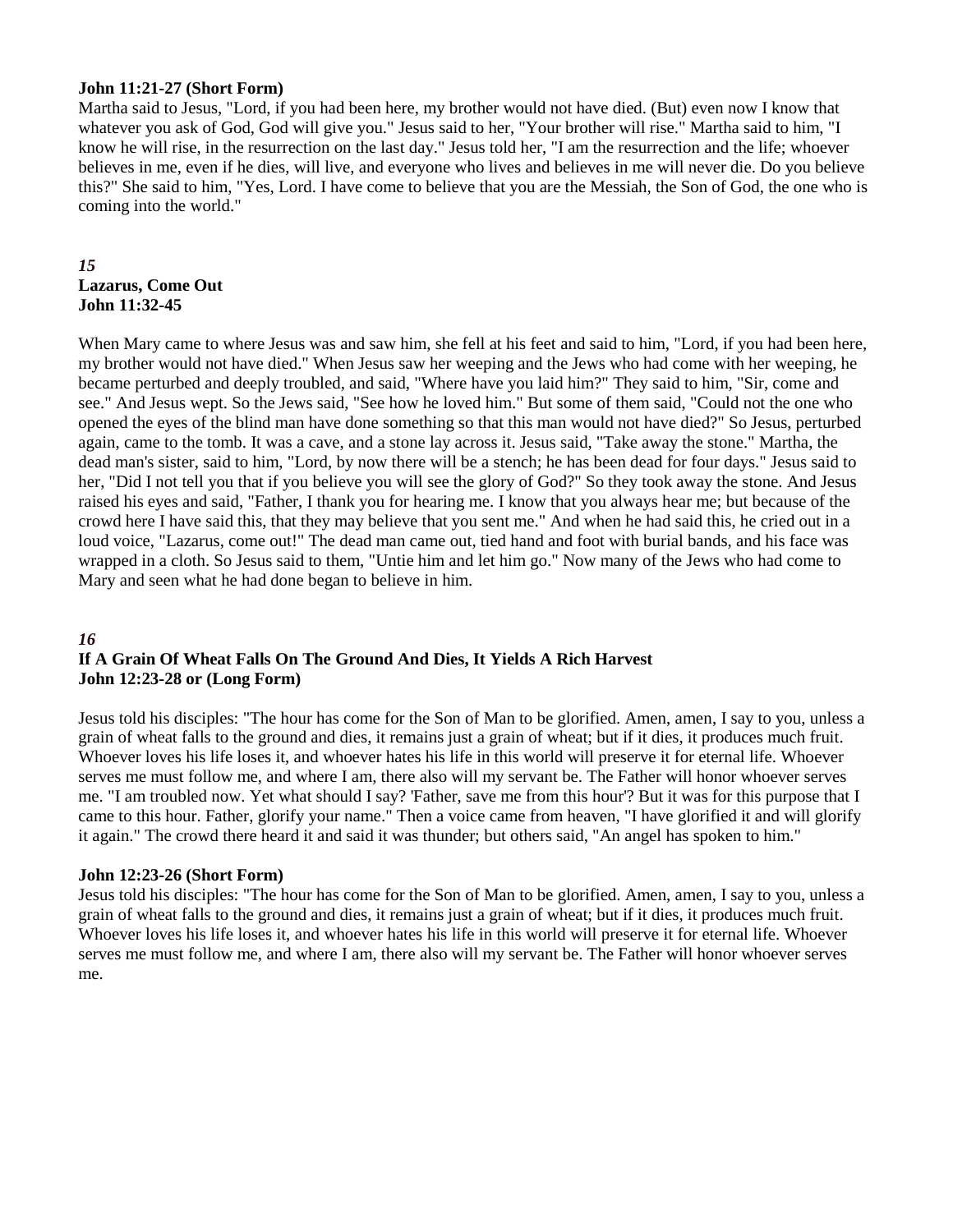#### *17* **There Are Many Rooms In My Father's House John 14:1-6**

Jesus said to his disciples: "Do not let your hearts be troubled. You have faith in God; have faith also in me. In my Father's house there are many dwelling places. If there were not, would I have told you that I am going to prepare a place for you? And if I go and prepare a place for you, I will come back again and take you to myself, so that where I am you also may be. Where (I) am going you know the way." Thomas said to him, "Master, we do not know where you are going; how can we know the way?" Jesus said to him, "I am the way and the truth and the life. No one comes to the Father except through me.

#### *18* **Father, I Want Those You Have Given Me To Be With Me Where I Am John 17:24-26**

Jesus raised his eyes to heaven and said: "Father, they are your gift to me. I wish that where I am they also may be with me, that they may see my glory that you gave me, because you loved me before the foundation of the world. Righteous Father, the world also does not know you, but I know you, and they know that you sent me. I made known to them your name and I will make it known, that the love with which you loved me may be in them and I in them."

#### *19* **Jesus Bowed His Head And Gave Up His Spirit John 19:17-18, 25-30**

Jesus carrying the cross himself went out to what is called the Place of the Skull, in Hebrew, Golgotha.

There they crucified him, and with him two others, one on either side, with Jesus in the middle. Standing by the cross of Jesus were his mother and his mother's sister, Mary the wife of Clopas, and Mary of Magdala. When Jesus saw his mother and the disciple there whom he loved, he said to his mother, "Woman, behold, your son." Then he said to the disciple, 'Behold, your mother." And from that hour the disciple took her into his home.

After this, aware that everything was now finished, in order that the scripture might be fulfilled, Jesus said, "I thirst." There was a vessel filled with common wine. So they put a sponge soaked in wine on a sprig of hyssop and put it up to his mouth. When Jesus had taken the wine, he said, "It is finished." And bowing his head, he handed over the spirit.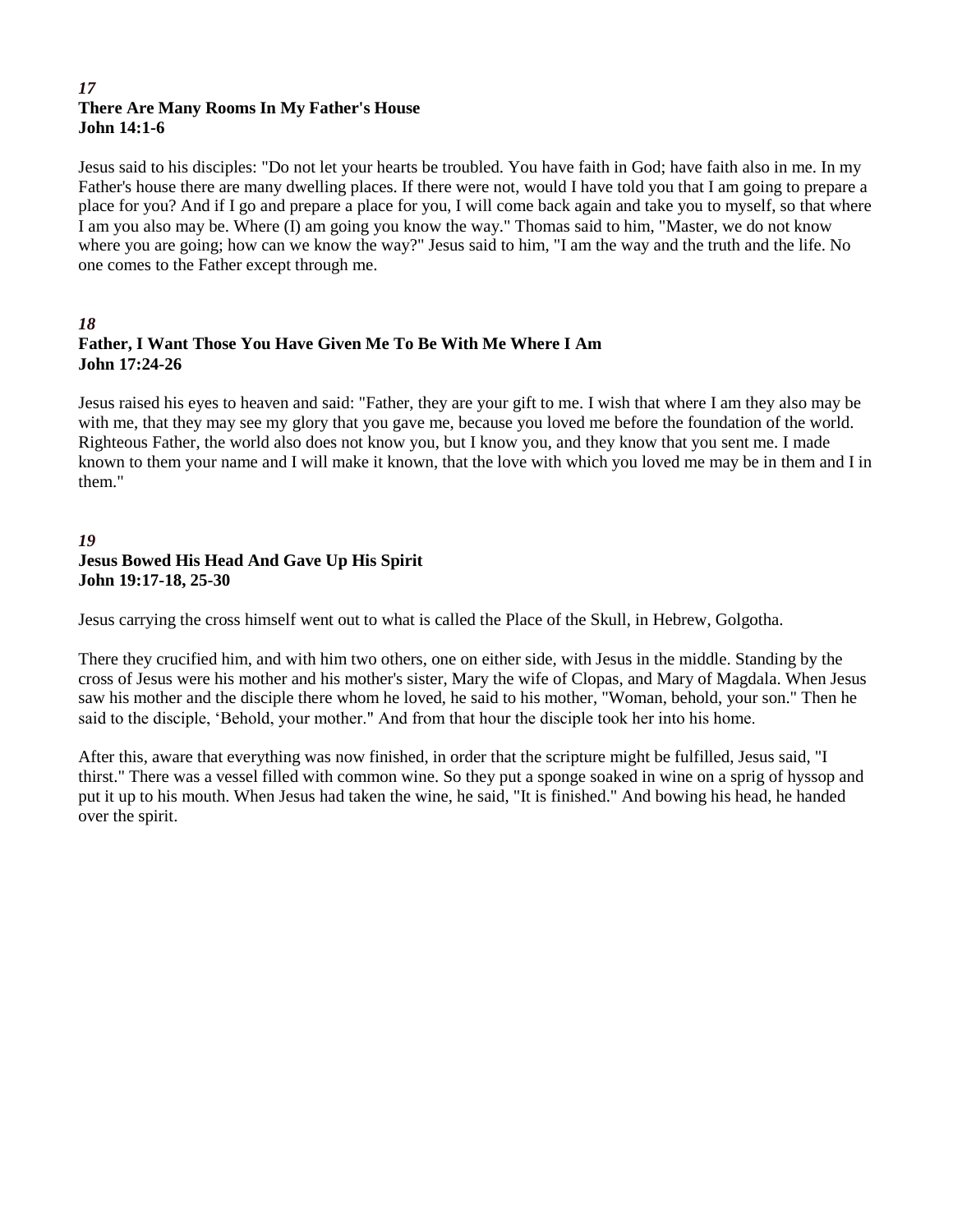#### *Option A*

#### **Priest**

Brothers & Sisters, Jesus Christ is risen from the dead and sits at the right hand of the Father, where he intercedes for his Church. Confident that God hears the voices of those who trust in the Lord Jesus, we join our prayers to his:

#### **Reader**

Our response will be "Lord Hear our Prayer"

In baptism [name] received the light of Christ. Scatter the darkness now and lead him/her over the waters of death. We pray to the Lord... "Lord Hear our Prayer"

Our brother/sister [name] was nourished at the table of the Savior. Welcome him/her into the halls of the heavenly banquet. We pray to the Lord... "Lord Hear our Prayer"

Many friends and members of our families have gone before us and await the kingdom. Grant them an everlasting home with your Son. We pray to the Lord... "Lord Hear our Prayer"

Many people die by violence, war, and famine each day. Show your mercy to those who suffer so unjustly these sins against your love, and gather them to the eternal kingdom of peace. We pray to the Lord... "Lord Hear our Prayer"

Those who trusted in the Lord now sleep in the Lord. Give refreshment, rest, and peace to all whose faith is known to you alone. We pray to the Lord... "Lord Hear our Prayer"

The family and friends of [name] seek comfort and consolation. Heal their pain and dispel the darkness and doubt that come from grief. We pray to the Lord... "Lord Hear our Prayer"

We are assembled here in faith and confidence to pray for our brother/sister [name] Strengthen our hope so that we may live in the expectation of your Son's coming. We pray to the Lord... "Lord Hear our Prayer"

#### **Priest**

Lord God, giver of peace and healer of souls, hear the prayers of the Redeemer, Jesus Christ, and the voices of your people, whose lives were purchased by the blood of the Lamb. Forgive the sins of all who sleep in Christ and grant them a place in the kingdom. We ask this through Christ the Lord. Amen

#### *Option B*

#### **Priest**

God, the almighty Father, raised Christ his Son from the dead; with confidence we ask him to save all his people, living and dead:

#### **Reader**

Our response will be "Lord Hear Our Prayer"

For [name] who in baptism was given the pledge of eternal life, that he/she may now be admitted to the company of the saints. We pray to the Lord... "Lord Hear our Prayer"

For our brother/sister who ate the body of Christ, the bread of life, that he/she may be raised up on the last day. We pray to the Lord... "Lord Hear our Prayer"

For our deceased relatives and friends and for all who have helped us, that they may have the reward of their goodness. We pray to the Lord... "Lord Hear our Prayer"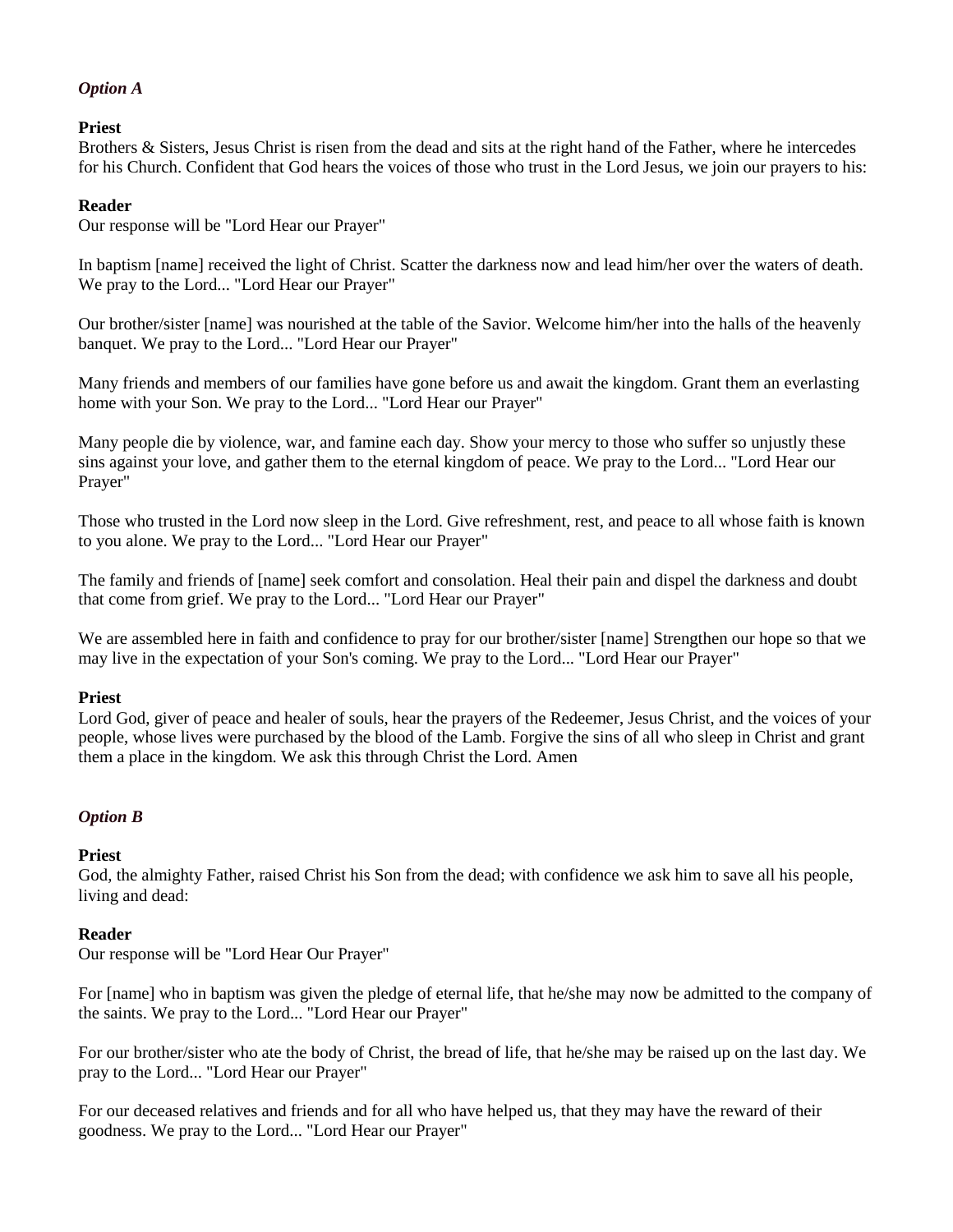For those who have fallen asleep in the hope of rising again, that they may see God face to face. We pray to the Lord... "Lord Hear our Prayer"

For the family and friends of our brother/sister [name], that they may be consoled in their grief by the Lord, who wept at the death of his friend Lazarus. We pray to the Lord... "Lord Hear our Prayer"

For all of us assembled here to worship in faith, that we may be gathered together again in God's kingdom. We pray to the Lord.."Lord Hear our Prayer"

#### **Priest**

God, our shelter and our strength, you listen in love to the cry of your people: Hear the prayers we offer for our departed brothers and sisters. Cleanse them of their sins and grant them the fullness of redemption.

#### *Option C*

#### **Priest**

My dear friends, let us join with one another in praying to God, not only for our departed brother/sister, but also for the Church, for peace in the world, and for ourselves.

#### **Reader**

Our response will be "Lord hear our prayer."

That the bishops and priests of the Church, and all who preach the Gospel, may be given the strength to express in action the word they proclaim. We pray to the Lord... "Lord Hear our Prayer"

That those in public office may promote justice and peace. We pray to the Lord... "Lord Hear our Prayer"

That those who bear the cross of pain in mind and body may never feel forsaken by God. We pray to the Lord... "Lord Hear our Prayer"

That God may deliver the soul of his servant [name] from punishment and from the powers of darkness. We pray to the Lord... "Lord Hear our Prayer"

That God in his mercy may blot out all his/her offenses. We pray to the Lord... "Lord Hear our Prayer"

That God may establish him/her in light and peace. We pray to the Lord... "Lord Hear our Prayer."

That God may call him/her to happiness in the company of all the saints. We pray to the Lord... "Lord Hear our Prayer."

That God may welcome into his glory those of our family and friends who have departed this life. We pray to the Lord... "Lord Hear our Prayer."

That God may give a place in the kingdom of heaven to all the faithful departed. We pray to the Lord... "Lord Hear our Prayer."

#### **Priest**

O God, Creator and Redeemer of all the faithful, grant to the souls of your departed servants release from all their sins. Hear our prayers for those we love and give them the pardon they have always desired.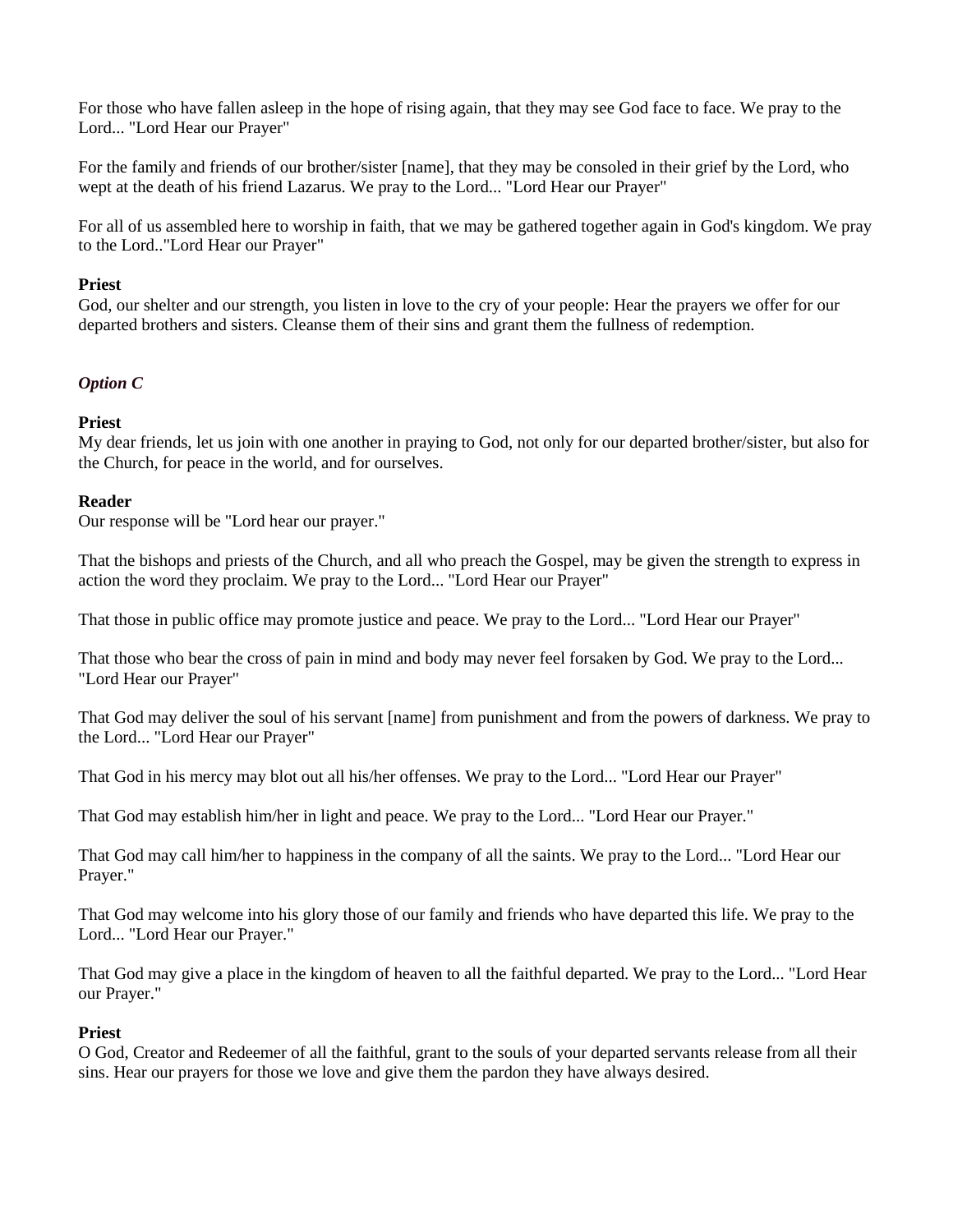#### **HYMN TEXTS**

#### **Amazing Grace:**

Amazing grace! How sweet the sound That saved a wretch like me! I once was lost, but now am found, Was blind but now I see.

'Twas grace that taught my heart to fear, And grace my fears relieved; How precious did that grace appear The hour I first believed!

Through many dangers, toils and snares I have already come; 'Tis grace has brought me safe thus far, And grace will lead me home.

The Lord has promised good to me, His word my hope secures; He will my shield and portion be As long as life endures.

When we've been there ten thousand years, Bright shining as the sun, We've no less days to sing God's praise Than when we first begun.

#### **Be Not Afraid:**

You shall cross the barren desert, but you shall not die of thirst. You shall wander far in safety though you do not know the way. You shall speak your words in foreign lands and all will understand. You shall see the face of God and live.

#### **Refrain: Be not afraid. I go before you always. Come follow me, and I will give you rest.**

If you pass through raging waters in the sea, you shall not drown. If you walk amid the burning flames, you shall not be harmed. If you stand before the pow'r of hell and death is at your side, know that I am with you through it all. **Refrain:**

Blessed are the poor, for the kingdom shall be theirs. Blest are you that weep and mourn, for one day you shall laugh. And if wicked tongues insult and hate you all because of me, blessed, blessed are you! **Refrain:**

#### **Eye Has Not Seen:**

#### **Refrain: Eye has not seen, ear has not heard what God has ready for those who love him; Spirit of love, come give us the mind of Jesus, teach us the wisdom of God.**

When pain and sorrow weigh us down, be near to us, O Lord, Forgive the weakness of our faith, and bear us up within your peaceful word. **Refrain:**

Our lives are but a single breath, we flower and we fade, yet all our days are in your hands, so we return in love what love has made. **Refrain:**

To those who see with eyes of faith, the Lord is ever near, reflected in the faces of all the poor and lowly of the world. **Refrain:**

We sing a myst'ry from the past, in halls where saints have trod, yet ever new the music rings to Jesus, living Song of God. **Refrain:**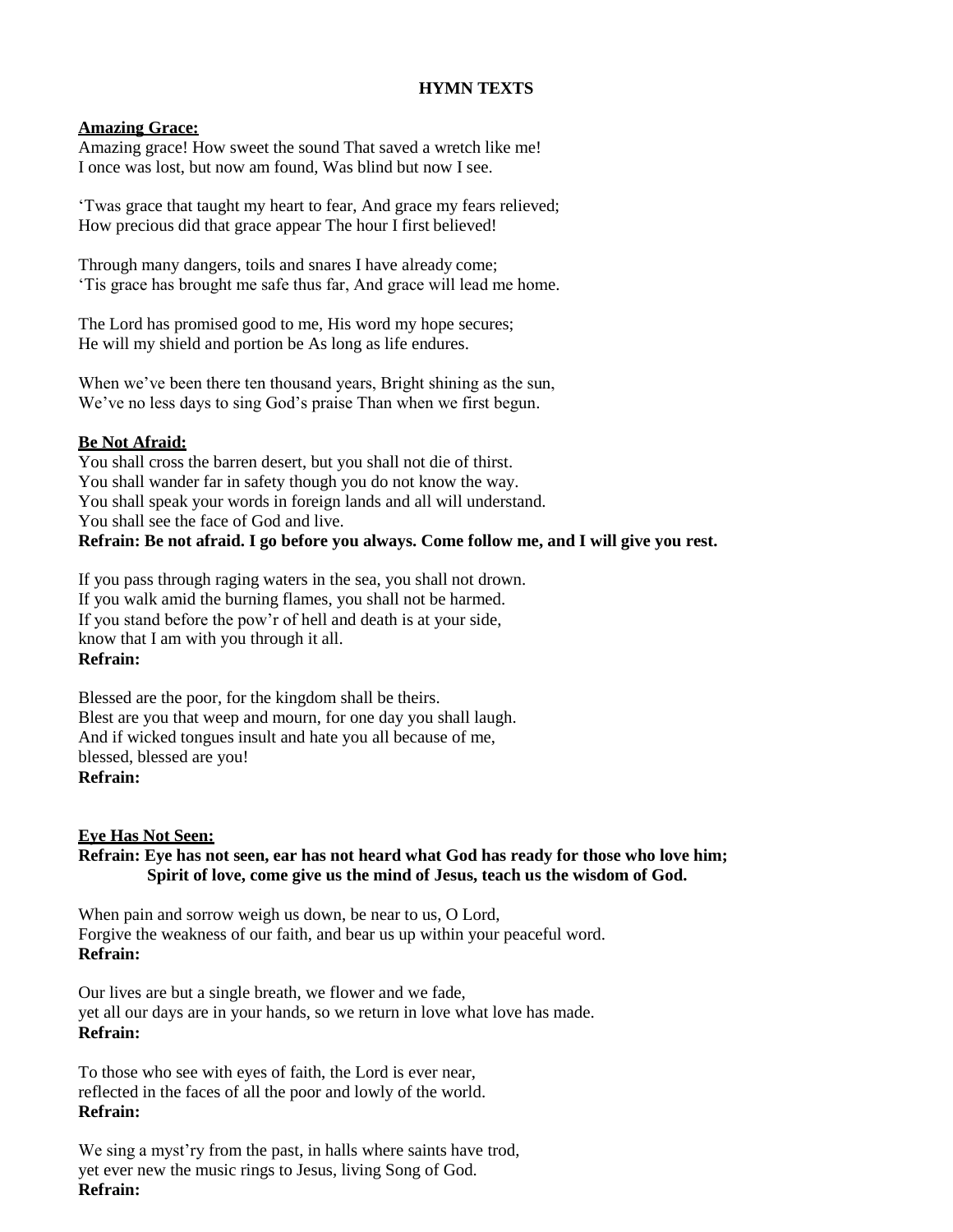#### **Hail Mary: Gentle Woman:**

*Cantor – Intro:*

*Hail Mary, full of grace, the Lord is with you. Blessed are you among women, and blest is the fruit of your womb, Jesus. Holy Mary, Mother of God, pray for us sinners now and at the hour of death. Amen.*

#### **Refrain: Gentle woman, quiet light, morning star, so strong and bright, gentle Mother, peaceful dove, teach us wisdom; teach us love.**

You were chosen by the Father; you were chosen for the Son. You were chosen from all women and for woman, shining one. **Refrain:**

Blessed are you among women, blest in turn all women, too. Blest are they with peaceful spirits. Blessed they with gentle hearts. **Refrain:**

#### **How Great Thou Art:**

O Lord my God! When I in awesome wonder Consider all the worlds thy hands have made, I see the stars, I hear the rolling thunder, Thy pow'r throughout the universe displayed;

**Refrain: Then sings my soul, my Savior God to thee; How great thou art, how great thou art! Then sings my soul, my savior God to thee; How great thou art, how great thou art!**

When through the woods and forest glades I wander And hear the birds sing sweetly in the trees; When I look down from lofty mountain grandeur And hear the brook and feel the gentle breeze; **Refrain:**

And when I think that God, his Son not sparing Sent him to die, I scarce can take it in, That on the cross, my burden gladly bearing, He bled and died to take away my sin; **Refrain:**

When Christ shall come with shout of acclamation And take me home, what joy shall fill my heart! Then I shall bow in humble adoration, And there proclaim, my God, how great thou art! **Refrain:**

#### **I Heard the Voice of Jesus:**

I heard the voice of Jesus say, "Come unto me and rest; Lay down, thou weary one, lay down Thy head upon my breast." I came to Jesus as I was, So weary, worn and sad; I found in him my resting place, And he has made me glad.

I heard the voice of Jesus say, "Behold, I freely give The living water, thirsty one, Stoop down and drink and live." I came to Jesus, and I drank Of that life-giving stream; My thirst was quenched, my soul revived, And now I live in him.

I heard the voice of Jesus say, "I am this dark world's light; Look unto me, thy morn shall rise, And all thy day be bright." I looked to Jesus and I found In him my star, my sun; And in that light of life I'll walk Till trav'ling days are done.

#### **I Know That My Redeemer Lives: (Soper)**

I know that my Redeemer lives, the One who calls me home. I long to see God face-to-face, to see with my own eyes. **Refrain: I know that my Redeemer lives, that I shall rise again. I know that my Redeemer lives, that I shall rise again.**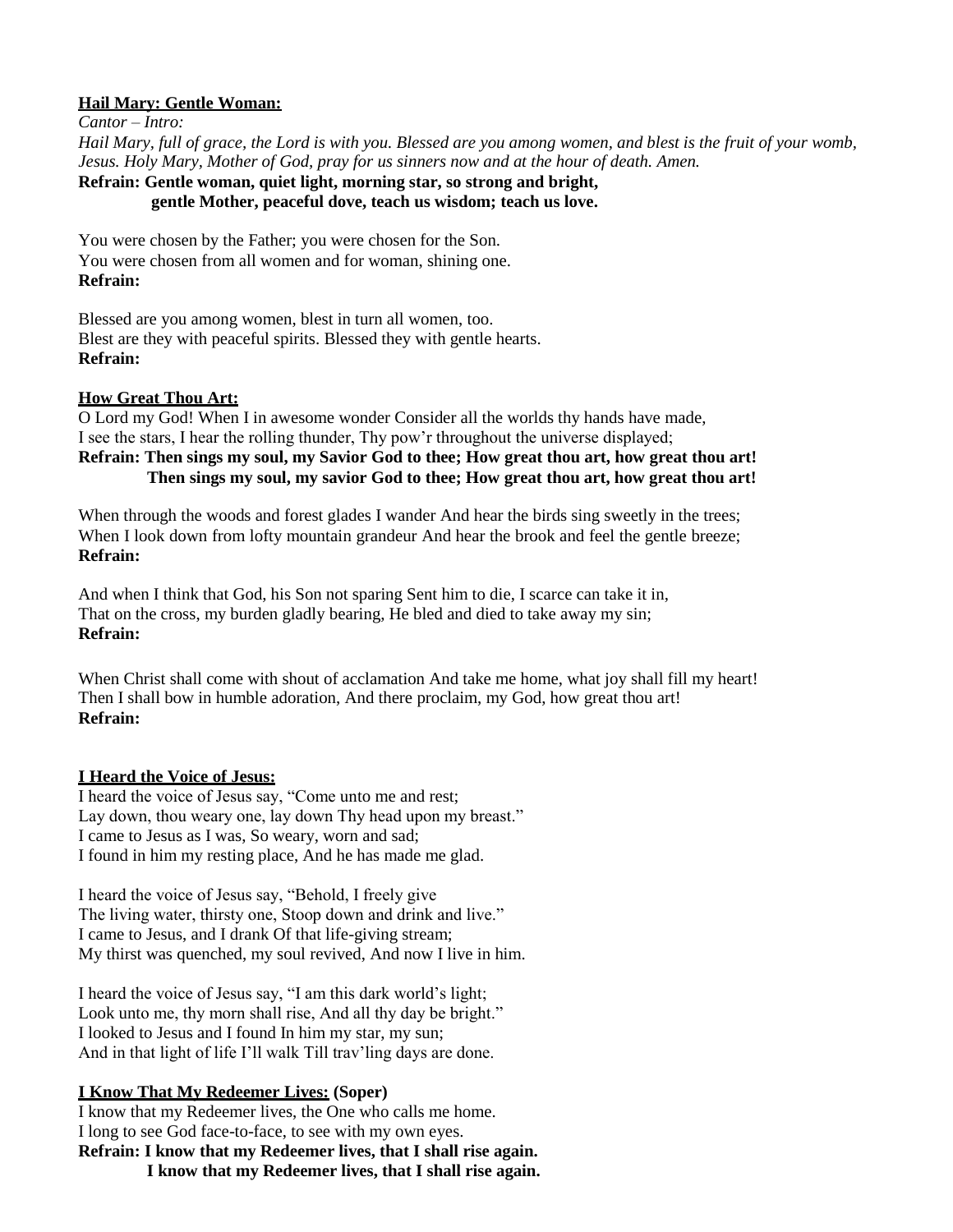I know that I shall one day see the goodness of the Lord, when God will wipe away our tears, and death will be no more. **Refrain:**

The last day I shall rise again, shall be remade like God. My home shall be by God's own side, the dying, rising Lord. **Refrain:**

#### **I Know That My Redeemer Lives: (DUKE STREET)**

I know that my Redeemer lives! What joy the blest assurance gives! He lives, he lives, who once was dead; He lives, my ever-living head!

He lives triumphant from the grave; He lives eternally to save; He lives in majesty above: He lives to guide his Church in love.

He lives to silence all my fears; He lives to wipe away my tears; He lives to calm my troubled heart; He lives all blessings to impart.

He lives, all glory to his name! He lives, my Savior, still the same; What joy this blest assurance gives: I know that my Redeemer lives!

#### **On Eagle's Wings:**

You who dwell in the shelter of the Lord, who abide in his shadow for life, Say to the Lord: "My refuge, my rock in whom I trust!"

#### **Refrain: And he will raise you up on eagle's wings, bear you on the breath of dawn, make you to shine like the sun, and hold you in the palm of his hand.**

The snare of the fowler will never capture you, and famine will bring you no fear; under his wings your refuge, his faithfulness your shield. **Refrain:**

You need not fear the terror of the night, nor the arrow that flies by day; though thousands fall about you, near you it shall not come. **Refrain:**

For to his angels he's given a command to guard you in all of your ways; upon their hands they will bear you up, lest you dash your foot against a stone. **Refrain:**

#### **Prayer of Saint Francis:**

Make me a channel of your peace. Where there is hatred let me bring your love. Where there is injury, your pardon, Lord, And where there's doubt, true faith in you.

Make me a channel of your peace. Where there's despair in life, let me bring hope. Where there is darkness only light, And where there's sadness ever joy.

O Master, grant that I may never seek so much to be consoled, as to console, To be understood, as to understand, To be loved, as to love, with all my soul.

Make me a channel of your peace. It is in pardoning that we are pardoned, In giving of ourselves that we receive, And in dying that we're born to eternal life.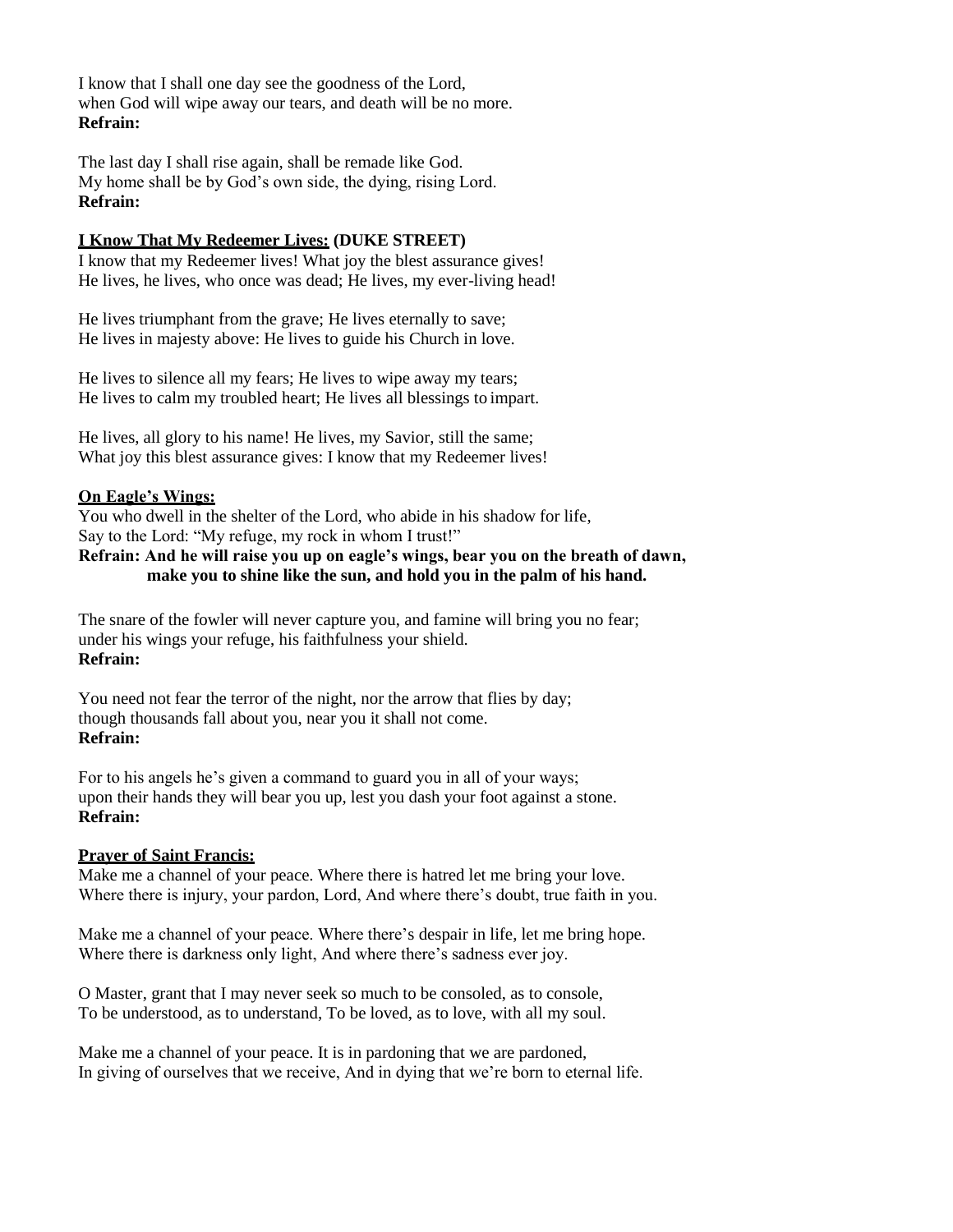#### **The Strife Is O'er:**

**Refrain:** Alleluia! Alleluia! Alleluia!

The strife is o'er, the battle done; Now is the Victor's triumph won; O let the song of praise be sung: Alleluia! **Refrain:**

On the third morn he rose again, Glorious in majesty to reign; O let us swell the joyful strain: Alleluia! **Refrain:**

O Risen Lord, all praise to thee, Who from our sin has set us free, That we may live eternally! Alleluia! **Refrain:**

#### **Though the Mountains May Fall:**

#### **Refrain: Though the mountains may fall and the hills turn to dust, yet the love of the Lord will stand as a shelter for all who will call on his name. Sing the praise and the glory of God.**

Could the Lord ever leave you? Could the Lord forget his love? Though a mother forsake her child, he will not abandon you. **Refrain:**

Should you turn and forsake him, he will gently call your name. Should you wander away from him, he will always take you back. **Refrain:**

Go to him when you're weary; he will give you eagle's wings. You will run, never tire, for your God will be your strength. **Refrain:**

As he swore to your fathers, when the flood destroyed the land, He will never forsake you; he will swear to you again. **Refrain:**

#### **The King of Love My Shepherd Is:**

The King of love my shepherd is, Whose goodness fails me never; I nothing lack if I am his, And he is mine forever.

Where streams of living water flow With gentle care he leads me, And where the verdant pastures grow, With heav'nly food he feeds me.

Perverse and foolish I have strayed, But yet in love he sought me, And on his shoulder gently laid, And home, rejoicing, brought me.

In death's dark vale I fear no ill With you, dear Lord, beside me; Your rod and staff my comfort still, Your cross before to guide me.

You spread a table in my sight, Your saving grace bestowing; And O what joy and true delight From your pure chalice flowing!

And so through all my length of days Your goodness fails me never; Good Shepherd, may I sing your praise Within your house forever.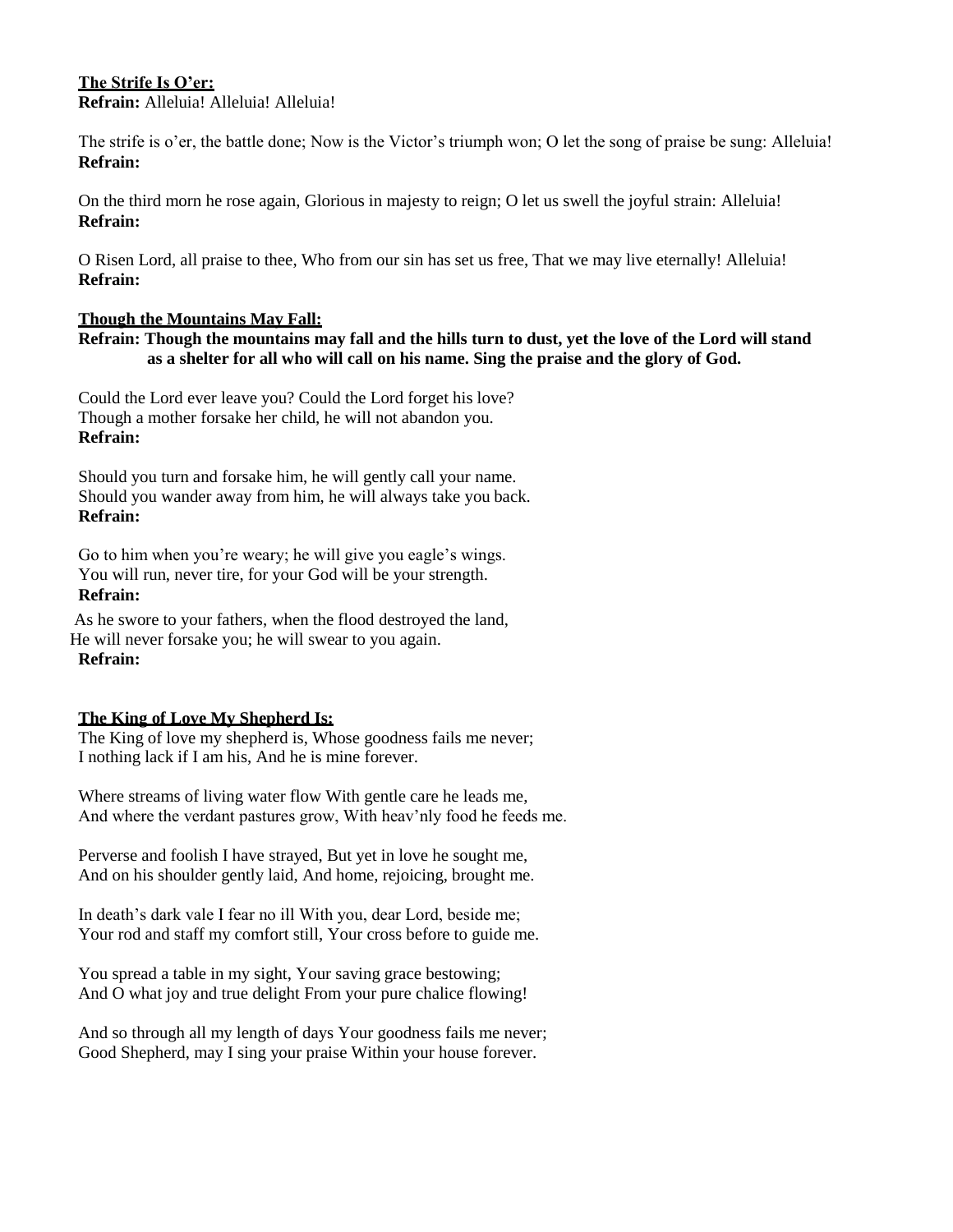#### **What Wondrous Love Is This:**

What wondrous love is this, O my soul, O my soul? What wondrous love is this, O my soul? What wondrous love is this that caused the Lord of bliss To bear the dreadful curse for my soul, for my soul, To bear the dreadful curse for my soul?

To God and to the Lamb I will sing, I will sing; To God and to the Lamb I will sing; To God and to the Lamb, who is the great I AM, While millions join the theme, I will sing, I will sing; While millions join the theme, I will sing.

And when from death I'm free, I'll sing on, I'll sing on; And when from death I'm free, I'll sing on; And when from death I'm free, I'll sing and joyful be, And through eternity, I'll sing on, I'll sing on! And through eternity, I'll sing on.

#### **You Are Near:**

#### **Refrain: O Lord, I know you are near, standing always at my side. You guard me from the foe, and you lead me in ways everlasting.**

Lord, you have searched my heart, and you know when I sit and when I stand. Your hand is upon me protecting me from death, keeping me from harm. **Refrain:**

Where can I run from your love? If I climb to the heavens your are there; If I fly to the sunrise or sail beyond the sea, still I find you there. **Refrain:**

You know my heart and its ways, you who formed me before I was born, in the secret of darkness before I saw the sun, in my mother's womb. **Refrain:**

Marvelous to me are your works; how profound are your thoughts, my Lord. Even if I could count them, they number as the stars, you would still be there. **Refrain:**

#### **I Am the Bread of Life:**

I am the Bread of life. You who come to me shall not hunger; and who believe in me shall not thirst. No one can come to me unless the Father beckons. **Refrain: And I will raise you up, and I will raise you up, and I will raise you up on the last day.**

The bread that I will give is my flesh for the life of the world, and if you eat of this bread, you shall live for ever, you shall live for ever. **Refrain:**

Unless you eat of the flesh of the Son of Man and drink of his blood, and drink of his blood, you shall not have life within you. **Refrain:**

I am the Resurrection, I am the life. If you believe in me, even though you die, you shall live for ever. **Refrain:**

Yes, Lord, we believe that you are the Christ, the Son of God, who has come into the world. **Refrain:**